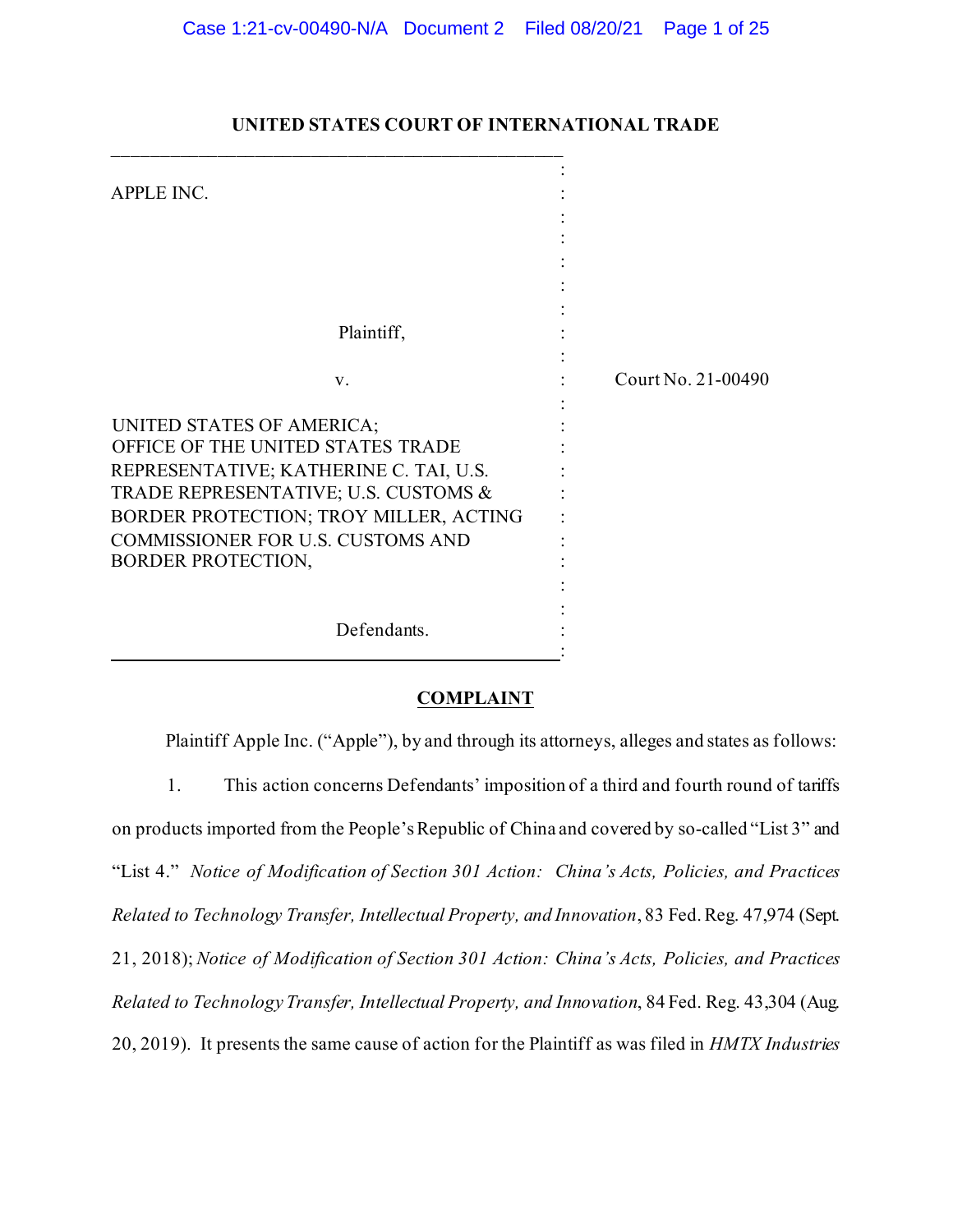### Case 1:21-cv-00490-N/A Document 2 Filed 08/20/21 Page 2 of 25

*LLC, et al. v. United States*, Court No. 20-00177 (Complaint filed September 10, 2020; Amended Complaint filed September 21, 2020) and *In Re Section 301 Cases*, Court No. 21-cv- 00052-3JP1.[1](#page-1-0)

2. The Office of the United States Trade Representative ("USTR") conducted an investigation into China's unfair intellectual property policies and practices pursuant to Section 301 of the Trade Act of 1974 ("Trade Act") (19 U.S.C. § 2411). Section 304 of the Trade Act (19 U.S.C. § 2414) required USTR to determine what action to take, if any, within 12 months after initiation of that investigation. USTR failed to issue List 3 or List 4 within that window.

3. USTR may not fall back on its "modification" authority under Section 307 of the Trade Act (19 U.S.C. § 2417) to salvage List 3 and List 4. Section 307 of the Trade Act does not permit USTR to expand the imposition of tariffs to other imports from China for reasons untethered to the unfair intellectual property policies and practices it originally investigated under Section 301 of the Trade Act. Yet that is exactly what Defendants did here when they promulgated the List 3 and List 4 duties in response to China's retaliatory duties and other unrelated issues. And even if USTR deems the existing tariffs "no longer appropriate," as it also did here, the Trade Act permits USTR only to delay, taper, or terminate—not ratchet up—the actions it has already taken.

4. The arbitrary manner in which Defendants implemented the List 3 and List 4 tariff actions also violates the Administrative Procedure Act ("APA"). USTR (1) failed to provide sufficient opportunity for comment, *e.g.*, requiring interested parties to submit affirmative *and*  rebuttal comments *on the same day*; (2) failed to consider relevant factors when making its decision, *e.g.*, undertaking no analysis of the supposed "increased burden" imposed on U.S. commerce from the unfair policies and practices that it originally investigated; and (3) failed to

<span id="page-1-0"></span><sup>1</sup> Standard Procedure Order No. 21-01 in *In Re Section 301 Cases* contemplates that "similar actions may subsequently be filed in this court." Pursuant to that Order, Plaintiff requests that the current case be added to the Schedule of Cases covered by *In Re Section 301 Cases*.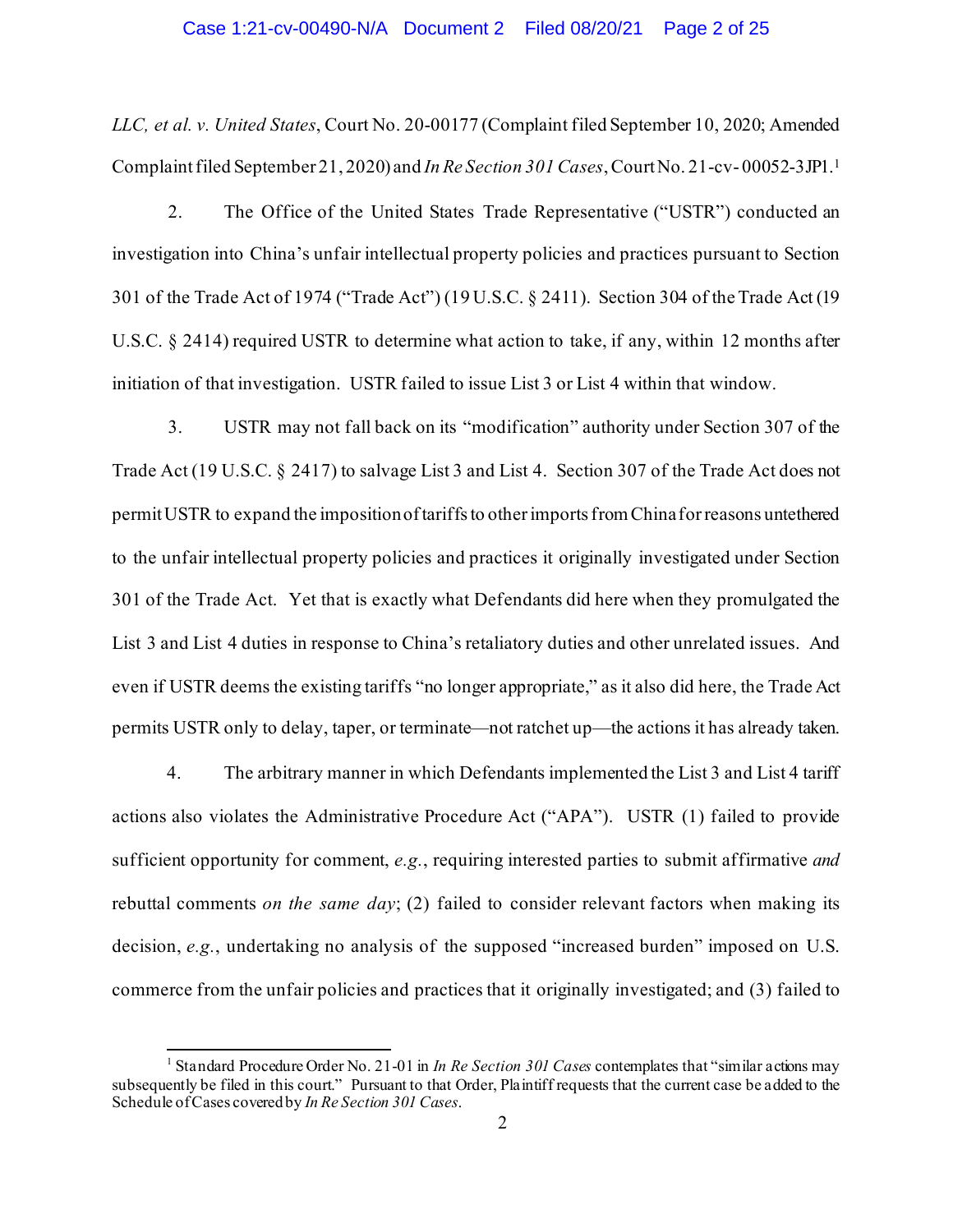#### Case 1:21-cv-00490-N/A Document 2 Filed 08/20/21 Page 3 of 25

connect the record facts to the choices it made. Indeed, despite receiving over 6,000 comments on List 3, and almost 3,000 comments on List 4, USTR did not address how those comments shaped its final promulgation of List 3 and List 4. USTR's decision-making bears no resemblance to the standards that the APA demands.

5. The Court should set aside Defendants' actions as *ultra vires* and otherwise contrary to law, as well as order Defendants to refund (with interest) any duties paid by Plaintiff pursuant to List 3 and List 4.

#### **JURISDICTION**

6. The Court possesses subject matter jurisdiction over this action pursuant to 28 U.S.C. § 1581(i)(1)(B), which confers "exclusive jurisdiction" to the Court over "any civil action commenced against the United States, its agencies, or its officers, that arises out of any law of the United States providing for … tariffs, duties, fees, or other taxes on the importation of merchandise for reasons other than the raising of revenue." 28 U.S.C.  $\S$  1581(i)(1)(B).

## **PARTIES**

7. Plaintiff Apple is a publicly-held company headquartered in Cupertino, California. Apple designs and markets consumer electronics and accessories. Apple has made numerous entries of articles, including batteries, personal computers, smartphone parts, smartwatches, memory modules, and accessories, classified under HTSUS subheadings that are subject to the additional *ad valorem* duties under List 3 (*e.g.*, 4202.91.9090, 8473.30.1140, etc.) and List 4A (*e.g.*, 8471.49.0000, 8517.62.0090, etc.).

8. Defendant United States of America received the disputed tariffs and is the statutory defendant under 5 U.S.C. § 702 and 28 U.S.C. § 1581(i)(1)(B).

3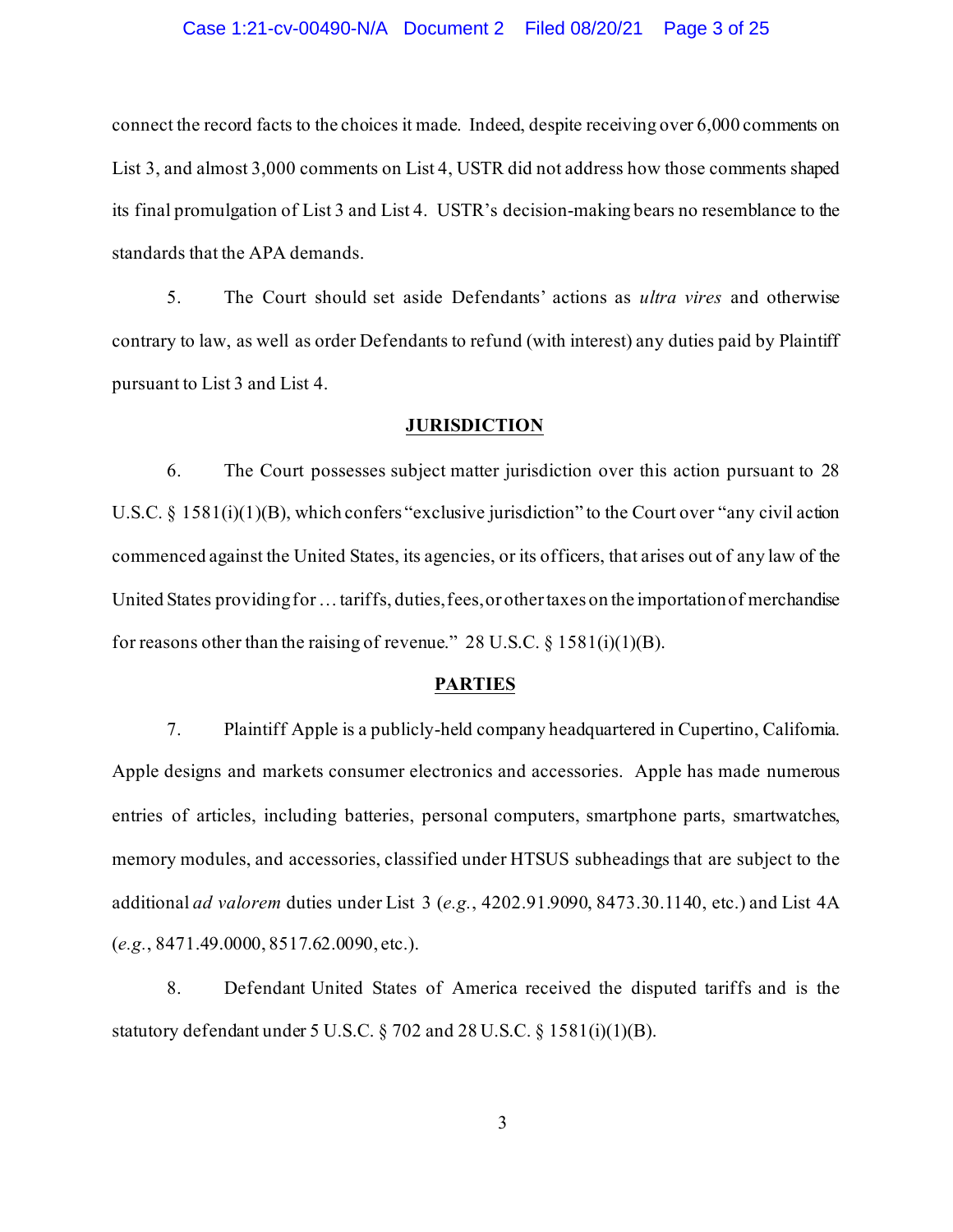### Case 1:21-cv-00490-N/A Document 2 Filed 08/20/21 Page 4 of 25

9. USTR is an executive agency of the United States charged with investigating a foreign country's trade practices under Section 301 of the Trade Act and implementing "appropriate" responses, subject to the direction of the President. USTR conducted the Section 301 investigation at issue and made numerous decisions regarding List 3 and List 4.

10. Ambassador Robert Lighthizer formally held the position of U.S. Trade Representative and served as the director of the USTR. In these capacities, he made numerous decisions regarding List 3 and List 4. Defendant Ambassador Katherine C. Tai currently serves as USTR.

11. Defendant U.S. Customs & Border Protection ("CBP") is the agency that collects duties on imports. CBP collected payments made by Plaintiff to account for the tariffs imposed by USTR under List 3 and List 4.

12. Defendant Troy Miller is the Acting Commissioner for CBP. In this capacity, he oversees CBP's collection of duties paid by Plaintiff under List 3 and List 4. Prior to his role, Mark A. Morgan was the Acting Commissioner of CBP while List 3 and List 4 tariffs were being assessed against Plaintiff's imports.

## **STANDING**

13. Plaintiff has standing to sue because it is "adversely affected or aggrieved by agency action within the meaning of" the APA. 5 U.S.C. § 702; *see* 28 U.S.C. § 2631(i) ("Any civil action of which the Court of International Trade has jurisdiction … may be commenced in the court by any person adversely affected or aggrieved by agency action within the meaning of Section 702 of title 5."). Tariffs imposed by Defendants pursuant to List 3 and List 4 adversely affected and aggrieved Plaintiff because it was required to pay these unlawful duties.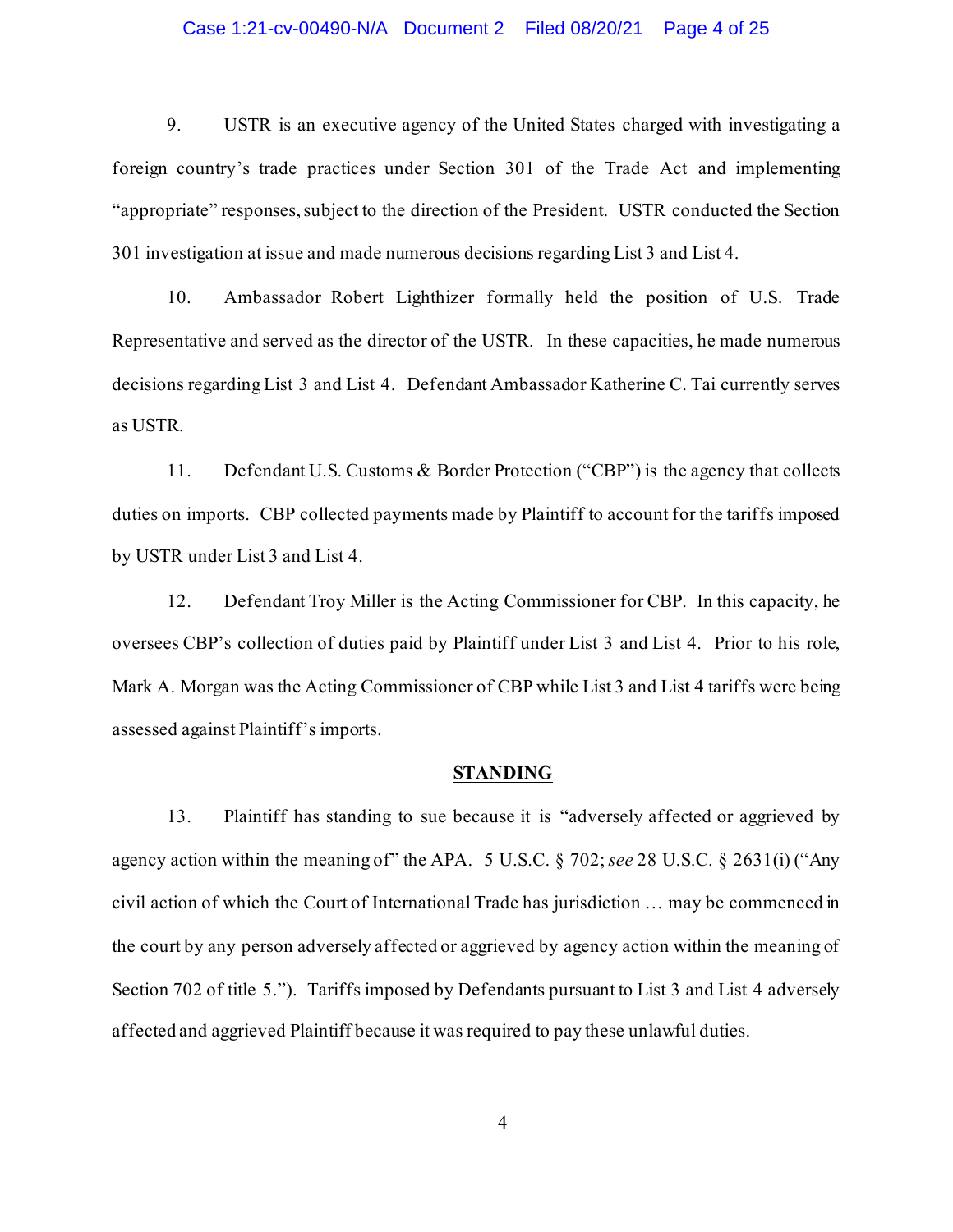#### **TIMELINESS OF THE ACTION**

14. A plaintiff must commence an action under 28 U.S.C. § 1581(i)(1)(B) "within two years after the cause of action first accrues." 28 U.S.C. § 2636(i).

15. The instant action contests action taken by Defendants that resulted in List 3 and List 4 and Plaintiff's obligation to pay tariffs upon importing List 3 and List 4 items. *Notice of Modification of Section 301 Action: China's Acts, Policies, and Practices Related to Technology Transfer, Intellectual Property, and Innovation*, 83 Fed. Reg. 47,974 (Sept. 21, 2018); *Notice of Modification of Section 301 Action: China's Acts, Policies, and Practices Related to Technology Transfer, Intellectual Property, and Innovation*, 84 Fed. Reg. 43,304 (Aug. 20, 2019). Plaintiff's claims accrued upon liquidation of its entries subject to List 3 and List 4 tariffs, at which time CBP determined those duties to be final, and thus Plaintiff has timely filed this action with respect to all such entries that were not already liquidated as of the date two years prior to this action being filed. Alternatively, Plaintiff's claims accrued upon its deposit of List 3 and List 4 tariffs at the time of entry, and thus Plaintiff has timely filed this action with respect to all such entries filed within the previous two years of this action. Alternatively, Plaintiff's claims accrued when USTR published its List 3 and List 4 notices in the *Federal Register*, and thus Plaintiff has timely filed this action with respect to all imports subject to List 4 tariffs for which USTR published its notice on August 20, 2019, within two years of this action being filed.

## **RELEVANT LAW**

16. Section 301 of the Trade Act authorizes USTR to investigate a foreign country's trade practices. 19 U.S.C. § 2411(b). If the investigation reveals an "unreasonable or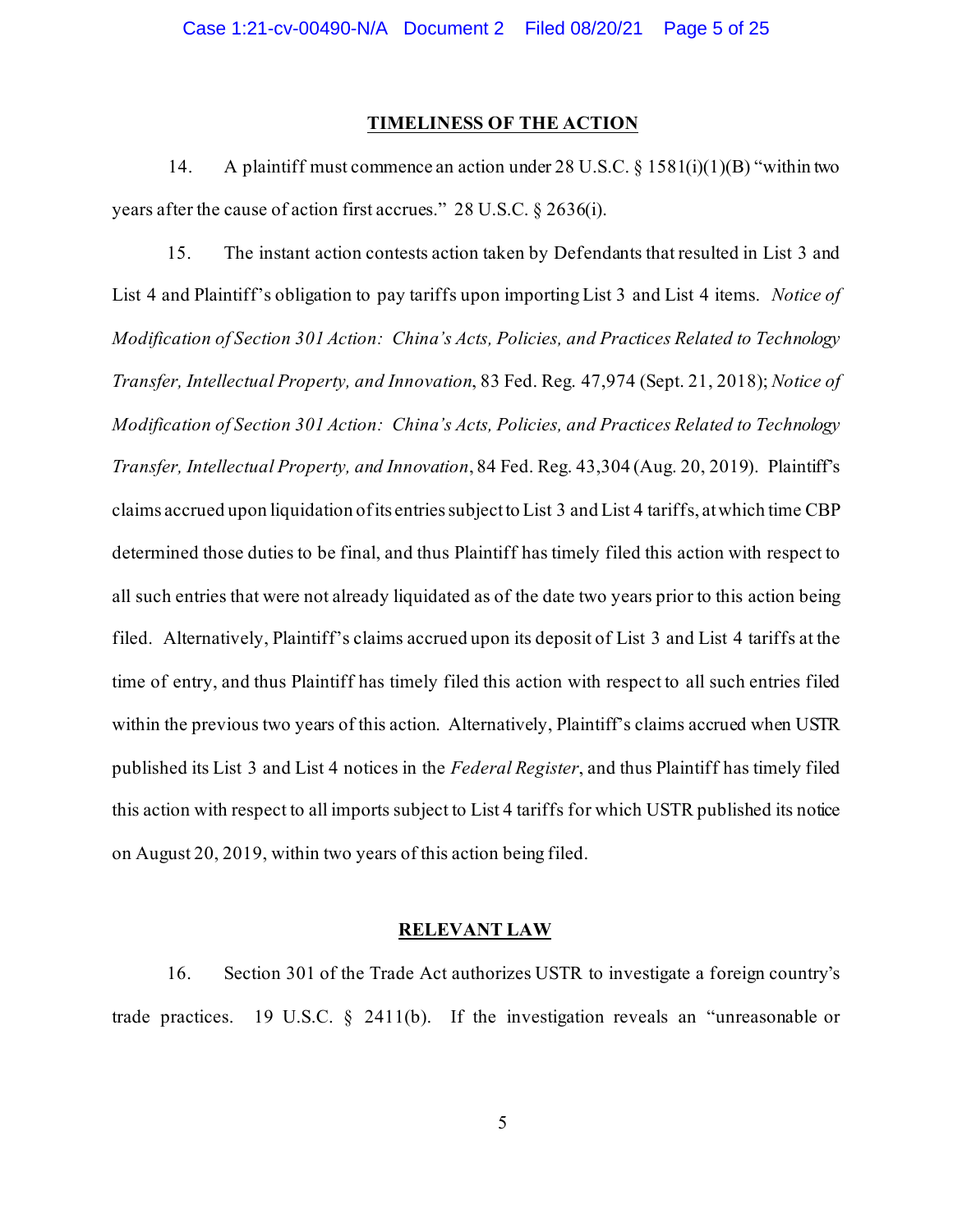### Case 1:21-cv-00490-N/A Document 2 Filed 08/20/21 Page 6 of 25

discriminatory" practice, USTR may take "appropriate" action, such as imposing tariffs on imports from the country that administered the unfair practice. *Id.*  $\S 2411(b)$ , (c)(1)(B).

17. Section 304 of the Trade Act requires USTR to determine what action to take, if any, within 12 months after the initiation of the underlying investigation. *Id.* § 2414(a)(1)(B),  $(2)(B).$ 

18. Section 307 of the Trade Act (in pertinent part) allows USTR to "modify or terminate" an action taken pursuant to Section 301 of the Trade Act either when the "burden or restriction on United States commerce" imposed by the investigated foreign country's practice has "increased or decreased" or when the action "is no longer appropriate." *Id.* § 2417(a)(1)(B), (C).

## **PROCEDURAL HISTORY**

## I. **USTR's Investigation**

19. On August 14, 2017, former President Trump directed Ambassador Lighthizer to consider initiating a targeted investigation pursuant to Section 301(b) of the Trade Act concerning China's laws, policies, practices, and actions related to intellectual property, innovation, and technology. *Addressing China's Laws, Policies, Practices, and Actions Related to Intellectual Property, Innovation, and Technology*, 82 Fed. Reg. 39,007 (Aug. 17, 2017). According to the former President, certain Chinese "laws, policies, practices, and actions" on intellectual property, innovation, and technology "may inhibit United States exports, deprive United States citizens of fair remuneration for their innovations, divert American jobs to workers in China, contribute to our trade deficit with China, and otherwise undermine American manufacturing, services, and innovation." *Id.*

20. Four days later, on August 18, 2017, USTR formally initiated an investigation into "whether acts, policies, and practices of the Government of China related to technology transfer,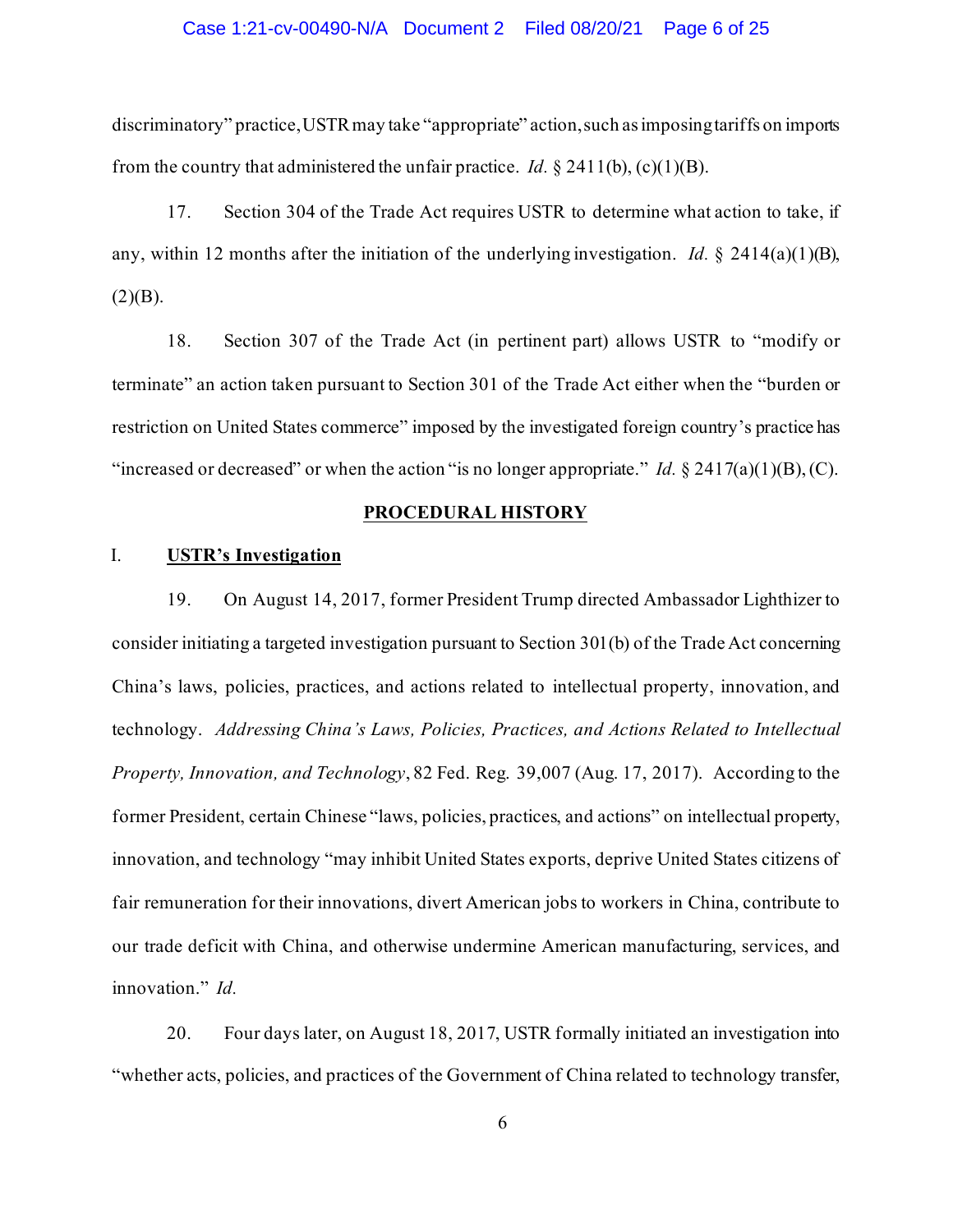### Case 1:21-cv-00490-N/A Document 2 Filed 08/20/21 Page 7 of 25

intellectual property, and innovation are actionable under [Section 301(b) of] the Trade Act." *Initiation of Section 301 Investigation; Hearing; and Request for Public Comments: China's Acts, Policies, and Practices Related to Technology Transfer, Intellectual Property, and Innovation*, 82 Fed. Reg. 40,213 (Aug. 24, 2017).

21. Seven months later, on March 22, 2018, USTR released a report announcing the results of its investigation. OFFICE OF THE UNITED STATES TRADE REPRESENTATIVE, *Findings of the Investigation Into China's Acts, Policies, And Practices Related to Technology Transfer, Intellectual Property, and Innovation Under Section 301 of The Trade Act of 1974* (Mar. 22, 2018), *available at*https://ustr.gov/sites/default/files/Section%20301%20FINAL.PDF. USTR found that certain "acts, policies, and practices of the Chinese government related to technology transfer, intellectual property, and innovation are unreasonable or discriminatory and burden or restrict U.S. commerce." *Id.* at 17. USTR based its findings on (1) China's use of foreign ownership restrictions, foreign investment restrictions, and administrative licensing and approval processes to pressure technology transfers from U.S. to Chinese companies, *id.* at 45; (2) China's use of licensing processes to transfer technologies from U.S. to Chinese companies on terms that favor Chinese recipients, *id.* at 48; (3) China's facilitation of systematic investment in, and acquisition of, U.S. companies and assets by Chinese entities to obtain technologies and intellectual property for purposes of large-scale technology transfer, *id.* at 147; and (4) China's cyber intrusions into U.S. computer networks to gain access to valuable business information, *id.* at 171. In its report, USTR did not quantify the burden or restriction imposed on U.S. commerce by the investigated practices.

22. The same date, USTR published a "Fact Sheet" stating that "[a]n interagency team of subject matter experts and economists estimates that China's policies result in harm to the U.S.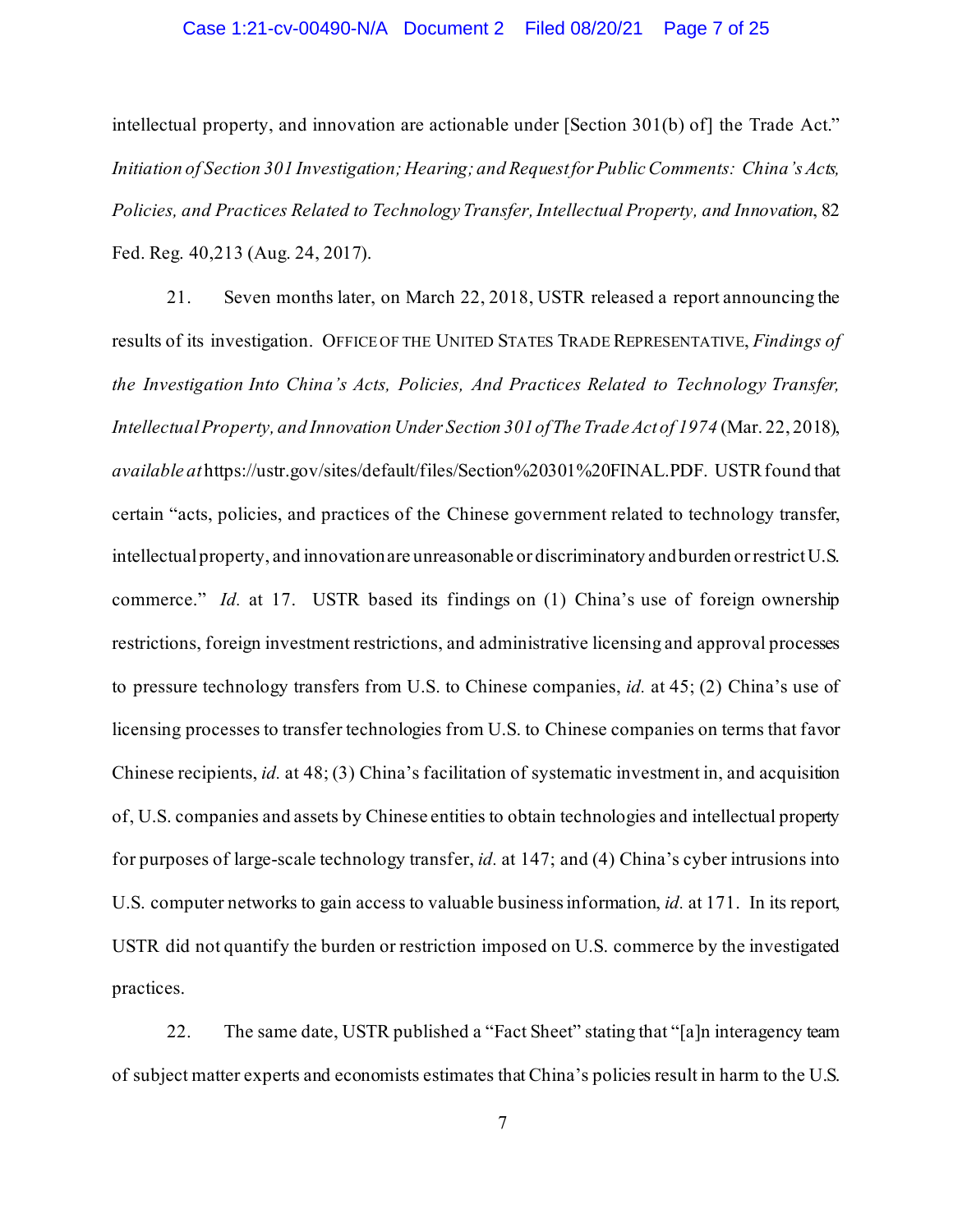economy of at least \$50 billion per year." OFFICE OF THE UNITED STATES TRADE REPRESENTATIVE, *Section 301 Fact Sheet* (Mar. 22, 2018), *available at* https://ustr.gov/aboutus/policy-offices/pressoffice/fact-sheets/2018/march/Section-301-fact-sheet. USTR also indicated that, consistent with a directive from the former President, it would "propose additional tariffs" of 25% *ad valorem* "on certain products of China, with an annual trade value commensurate with the harm caused to the U.S. economy resulting from China's unfair policies." *Id.*; *see Actions by the United States Related to the Section 301 Investigation of China's Laws, Policies, Practices, or Actions Related to Technology Transfer, Intellectual Property, and Innovation*, 83 Fed. Reg. 13,099 (Mar. 27, 2018).

## **II. Lists 1 & 2**

23. Between April and August 2018 (*i.e.*, within the 12-month statutory deadline from the initiation of the investigation in August 2017, *see* 19 U.S.C. § 2414(a)(2)(B)), Defendants undertook a series of actions to remedy the estimated harm to the U.S. economy caused by the investigated unfair practices, ultimately imposing duties on imports from China covered by the socalled Lists 1 and 2.

24. On April 6, 2018, USTR published notice of its intent to impose "an additional duty of 25 percent on a list of products of Chinese origin." *Notice of Determination and Request for Public Comment Concerning Proposed Determination of Action Pursuant to Section 301: China's Acts, Policies, and Practices Related to Technology Transfer, Intellectual Property, and Innovation*, 83 Fed. Reg. 14,906, 14,907 (Apr. 6, 2018). The products on the proposed list covered 1,333 tariff subheadings with a total value of "approximately \$50 billion in terms of estimated annual trade value for calendar year 2018." *Id.* at 14,907. USTR explained that it chose \$50 billion because that amount was "commensurate with an economic analysis of the harm caused by China's unreasonable technology transfer policies to the U.S. economy, as covered by USTR's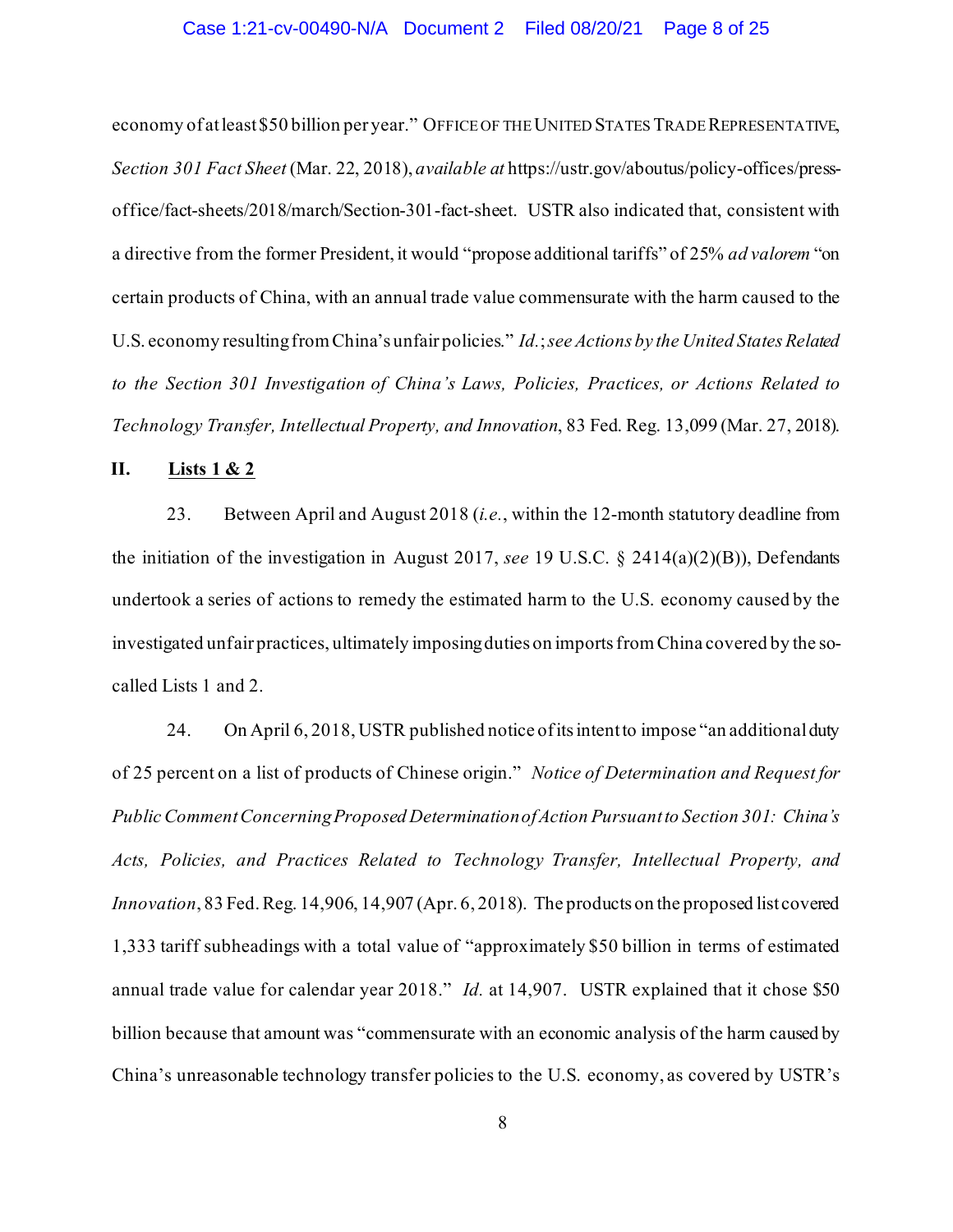#### Case 1:21-cv-00490-N/A Document 2 Filed 08/20/21 Page 9 of 25

Section 301 investigation." OFFICE OF THE UNITED STATES TRADE REPRESENTATIVE, *Under Section 301 Action, USTR Releases Proposed Tariff List on Chinese Products* (Apr. 3, 2018), *available at* https://ustr.gov/about-us/policy-offices/press-office/press-releases/2018/april/undersection-301action-ustr.

25. On June 20, 2018, USTR published notice of its final list of products subject to an additional duty of 25% *ad valorem*, a list commonly known as "List 1." *Notice of Action and Request for Public Comment Concerning Proposed Determination of Action Pursuant to Section 301: China's Acts, Policies, and Practices Related to Technology Transfer, Intellectual Property, and Innovation*, 83 Fed. Reg. 28,710 (June 20, 2018). USTR explained that it had "narrow[ed] the proposed list in the April 6, 2018 notice to 818 tariff subheadings, with an approximate annual trade value of \$34 billion." *Id.* at 28,711.

26. At the same time that it finalized List 1, USTR announced that it intended to impose a 25% *ad valorem* duty on a second proposed list of Chinese products in order to "maintain the effectiveness of [the] \$50 billion trade action" grounded in its Section 301 investigation. *Id.* at 28,712. USTR announced a proposed "List 2" covering 284 tariff subheadings with "an approximate annual trade value of \$16 billion." *Id.* at 28,711-12.

27. On August 16, 2018, USTR published notice of the final list of products subject to an additional duty of 25% *ad valorem* in List 2, comprising "279 tariff subheadings" whose "annual trade value … remains approximately \$16 billion." *Notice of Action Pursuant to Section 301: China's Acts, Policies, and Practices Related to Technology Transfer, Intellectual Property, and Innovation*, 83 Fed. Reg. 40,823, 40,823-24 (Aug. 16, 2018).

9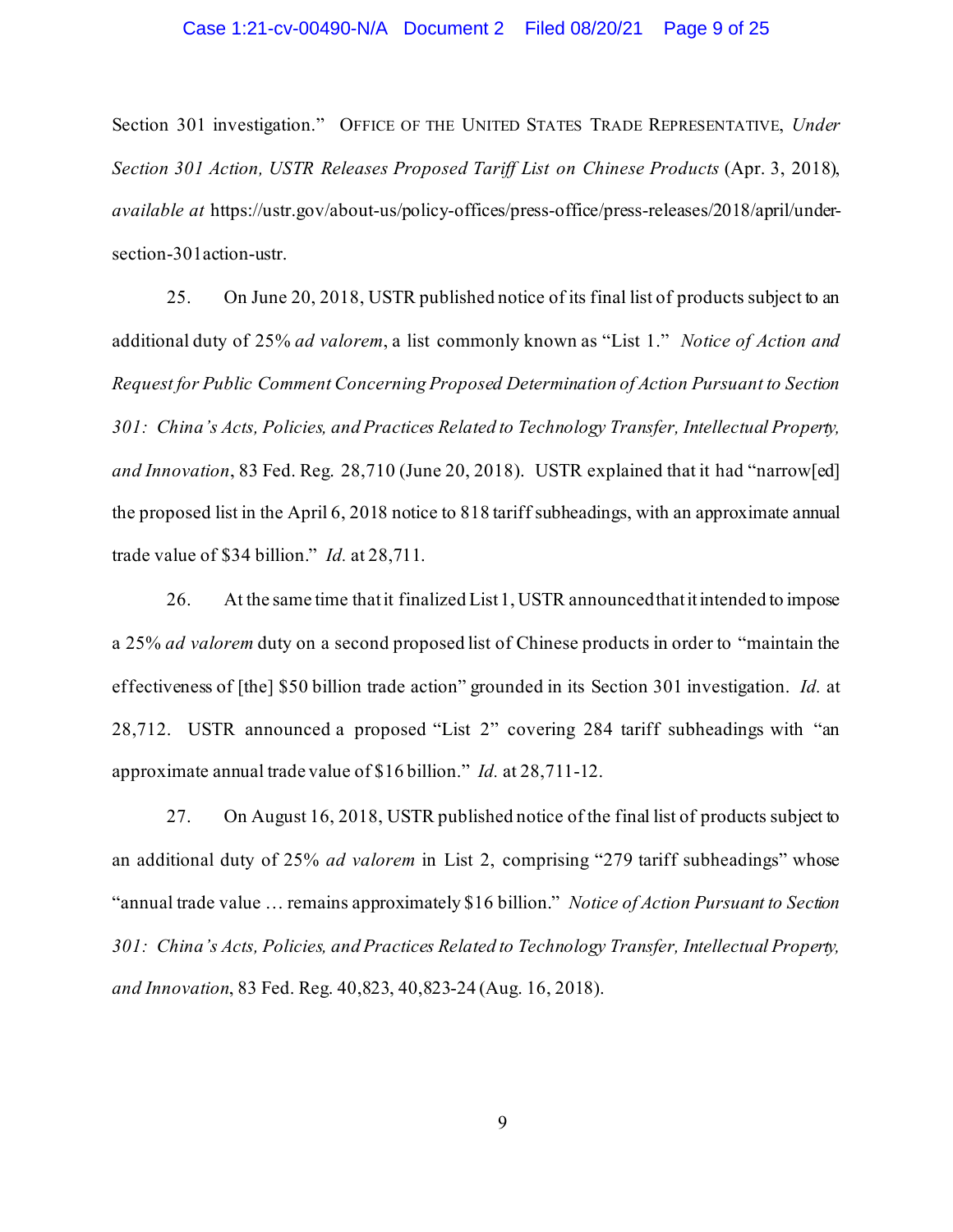## **III. List 3 and List 4**

28. Following USTR's announcement of the results of its investigation in March 2018, Defendants expanded the scope of the tariffs imposed under Section 301 of the Trade Act to cover imports worth more than \$500 billion—ten times the amount it had deemed "commensurate" with the findings of USTR's original investigation. Defendants did so for reasons untethered to the unfair practices that USTR had investigated.

#### **A. List 3**

29. Shortly after the former President directed USTR in April 2018 to consider imposing duties on \$50 billion in Chinese products, China promptly threatened to impose retaliatory duties on the same value of imports from the United States. In response, the former President "instructed the USTR to consider whether \$100 billion of additional tariffs would be appropriate under Section 301" due to "China's unfair retaliation." THE WHITE HOUSE, *Statement from Donald J. Trump on Additional Proposed Section 301 Remedies* (Apr. 5, 2018), *available at*  https://www.whitehouse.gov/briefings-statements/statement-president-donald-j-trumpadditional-proposed-section-301-remedies/.

30. When USTR finalized List 1 in mid-June 2018, the former President warned China he would consider imposing additional tariffs on Chinese goods if China retaliated against the United States. *E.g.*, Vicki Needham & Max Greenwood, *Trump Announces Tariffs on \$50 Billion in Chinese Goods*, THE HILL (June 15, 2018), *available at* http://thehill.com/homenews/ administration/392421-trump-announces-tariffs-on-50-billion-in-chinese-goods.

31. On June 18, 2018, the former President formally directed USTR to consider whether the United States should impose additional duties on products from China with an estimated trade value of \$200 billion—despite USTR having not yet implemented List 1 and List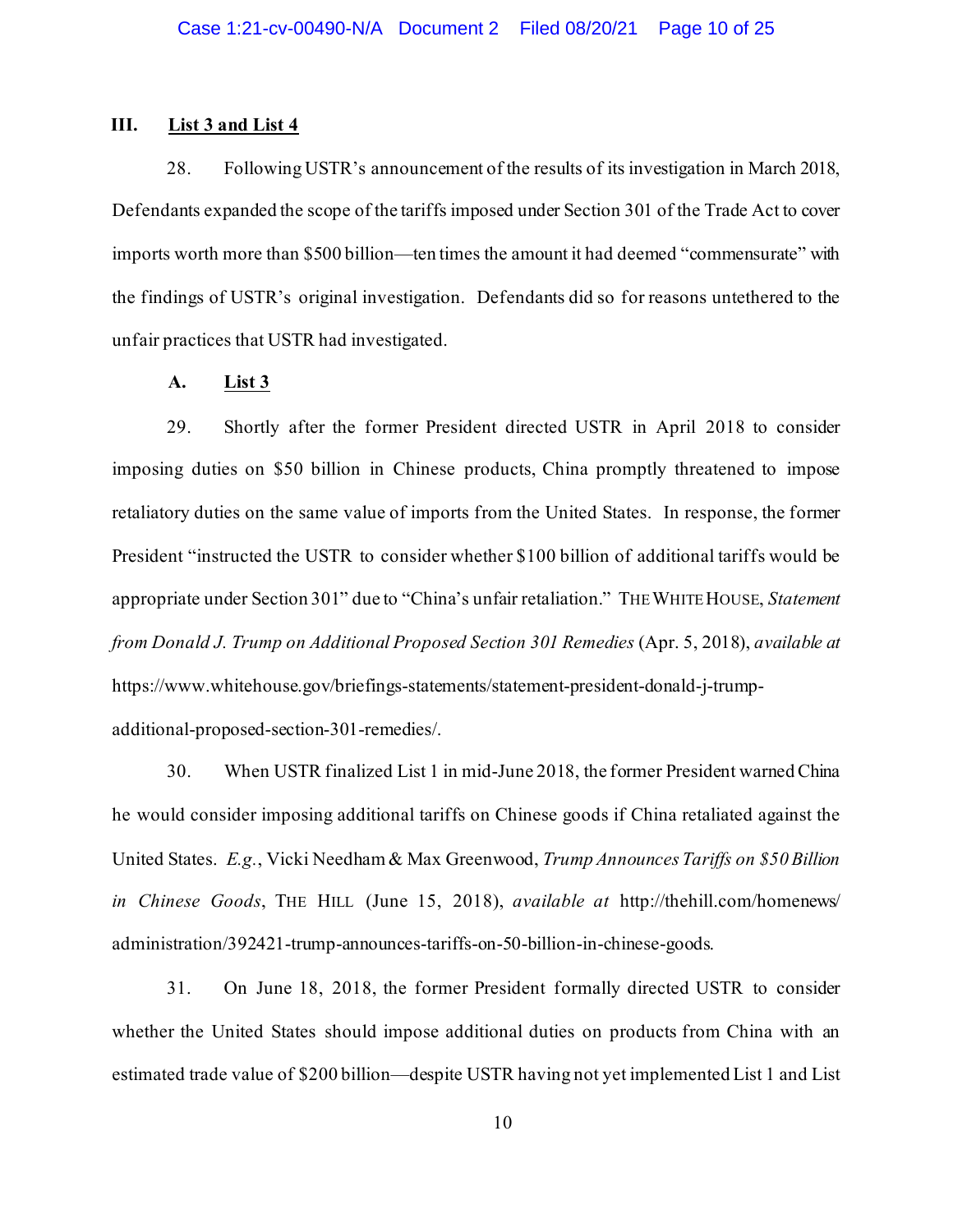### Case 1:21-cv-00490-N/A Document 2 Filed 08/20/21 Page 11 of 25

2. The former President acknowledged China's threatened retaliatory "tariffs on \$50 billion worth of United States exports" motivated his decision. THE WHITE HOUSE, *Statement from the President Regarding Trade with China* (June 18, 2018), *available at* https://www.whitehouse.gov/briefingsstatements/statement-president-regarding-trade-china-2/.

32. Acknowledging the purpose of the former President's directive, USTR stated that it would design the newly proposed duties to address China's threatened retaliatory measures, rather than any of the harms identified in its Section 301 investigation. OFFICE OF THE UNITED STATES TRADE REPRESENTATIVE, *USTR Robert Lighthizer Statement on the President's Additional China Trade Action* (June 18, 2018), *available at* https://ustr.gov/about-us/policy-offices/pressoffice/press-releases/2018/june/ustr-robert-lighthizer-statement-0.

33. Despite these warnings from Defendants, China retaliated by imposing 25% *ad valorem* tariffs on \$50 billion in U.S. goods implemented in two stages of \$34 billion and \$16 billion on the same dates the United States began collecting its own 25% tariffs under List 1 (July 6, 2018) and List 2 (August 23, 2018).

34. About a week after China imposed its first round of retaliatory duties, USTR published notice of its proposal to "modify the action in this investigation by maintaining the original \$34 billion action and the proposed \$16 billion action, and by taking a further, supplemental action" in the form of "an additional 10 percent *ad valorem* duty on [a list of] products [from] China with an annual trade value of approximately \$200 billion." *Request for Comments Concerning Proposed Modification of Action Pursuant to Section 301: China's Acts, Policies, and Practices Related to Technology Transfer, Intellectual Property, and Innovation*, 83 Fed. Reg. 33,608, 33,608 (July 17, 2018). USTR invoked Section 307(a)(1)(C) of the Trade Act, pursuant to which USTR "may modify or terminate any action, subject to the specific direction, if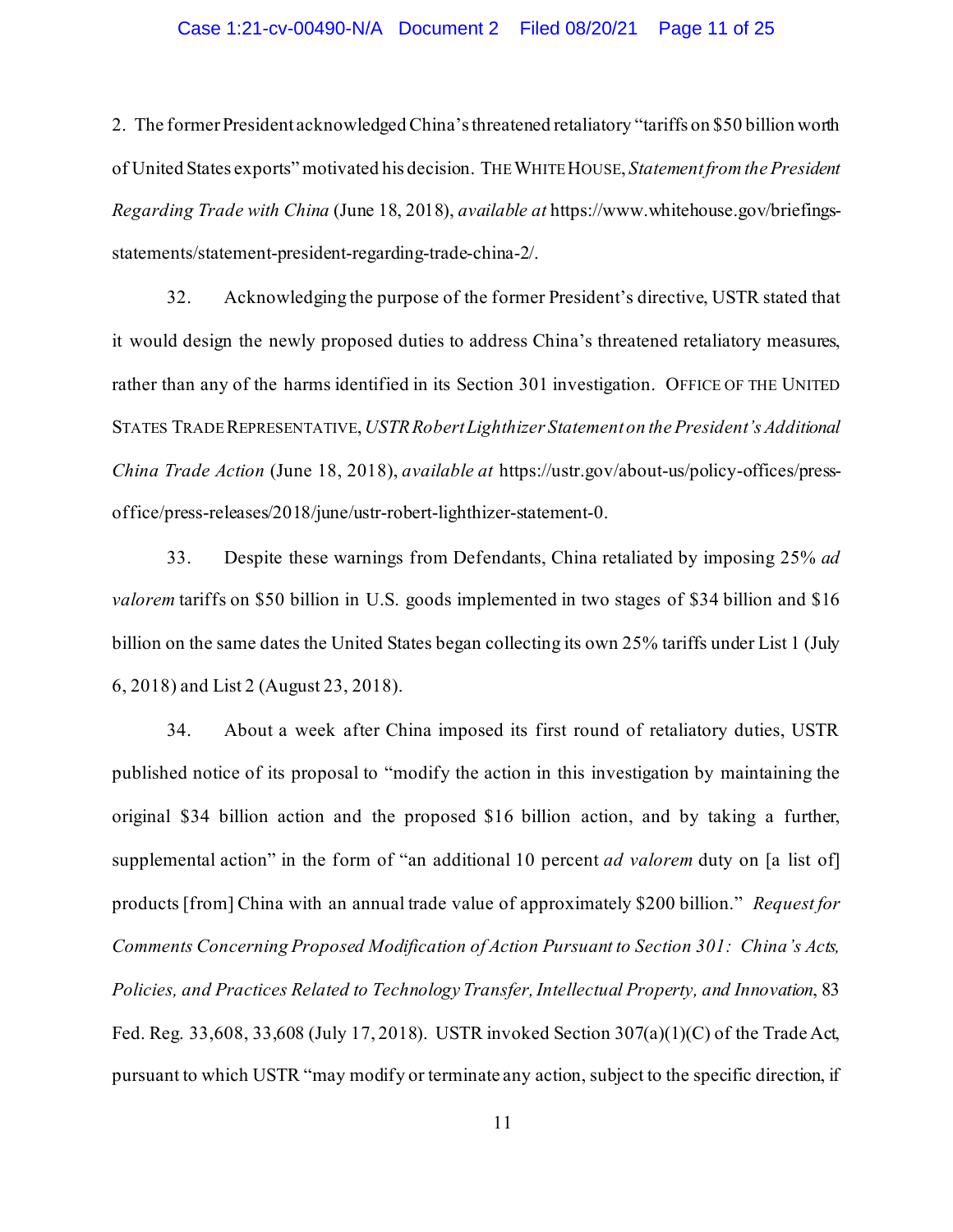#### Case 1:21-cv-00490-N/A Document 2 Filed 08/20/21 Page 12 of 25

any, of the President with respect to such action, … if … such action is being taken under [Section 301(b)] of this title and is no longer appropriate." *Id*. at 33,609 (citing 19 U.S.C. § 2417(a)(1)(c)). USTR initially set a deadline of August 17, 2018 for initial comments; August 20-23, 2018 for a public hearing; and August 30, 2018 for rebuttal comments. *Id*. at 33,608.

35. In its notice, USTR confirmed it had relied on China's decision to impose "retaliatory duties" as the primary basis for its proposed action. *Id*. at 33,609 (asserting as justification "China's response to the \$50 billion action announced in the investigation and its refusal to change its acts, policies, and practices"). USTR explicitly tied the \$200 billion in its proposed action to the level of retaliatory duties imposed by China on U.S. imports, noting that "action at this level is appropriate in light of the level of China's announced retaliatory action (\$50 billion) and the level of Chinese goods imported into the United States (\$505 billion in 2017)." *Id.*; *see also id.* (Because "China's retaliatory action covers a substantial percentage of U.S. goods exported to China (\$130 billion in 2017)," "the level of the U.S. supplemental action must cover a substantial percentage of Chinese imports."). Although it pointed to China's retaliatory measures, USTR did not identify any increased burdens or restrictions on U.S. commerce resulting from the unfair practices that USTR had investigated. *See id.*

36. USTR's contemporaneous press statements corroborated the contents of its notice: China's retaliatory duties motivated its proposed action. Ambassador Lighthizer stated that the proposed action came "[a]s a result of China's retaliation and failure to change its practice." OFFICE OF THE UNITED STATES TRADE REPRESENTATIVE, *Statement by U.S. Trade Representative Robert Lighthizer on Section 301 Action* (July 10, 2018), *available at*  https://ustr.gov/aboutus/policy-offices/press-office/press-releases/2018/july/statement-us-traderepresentative.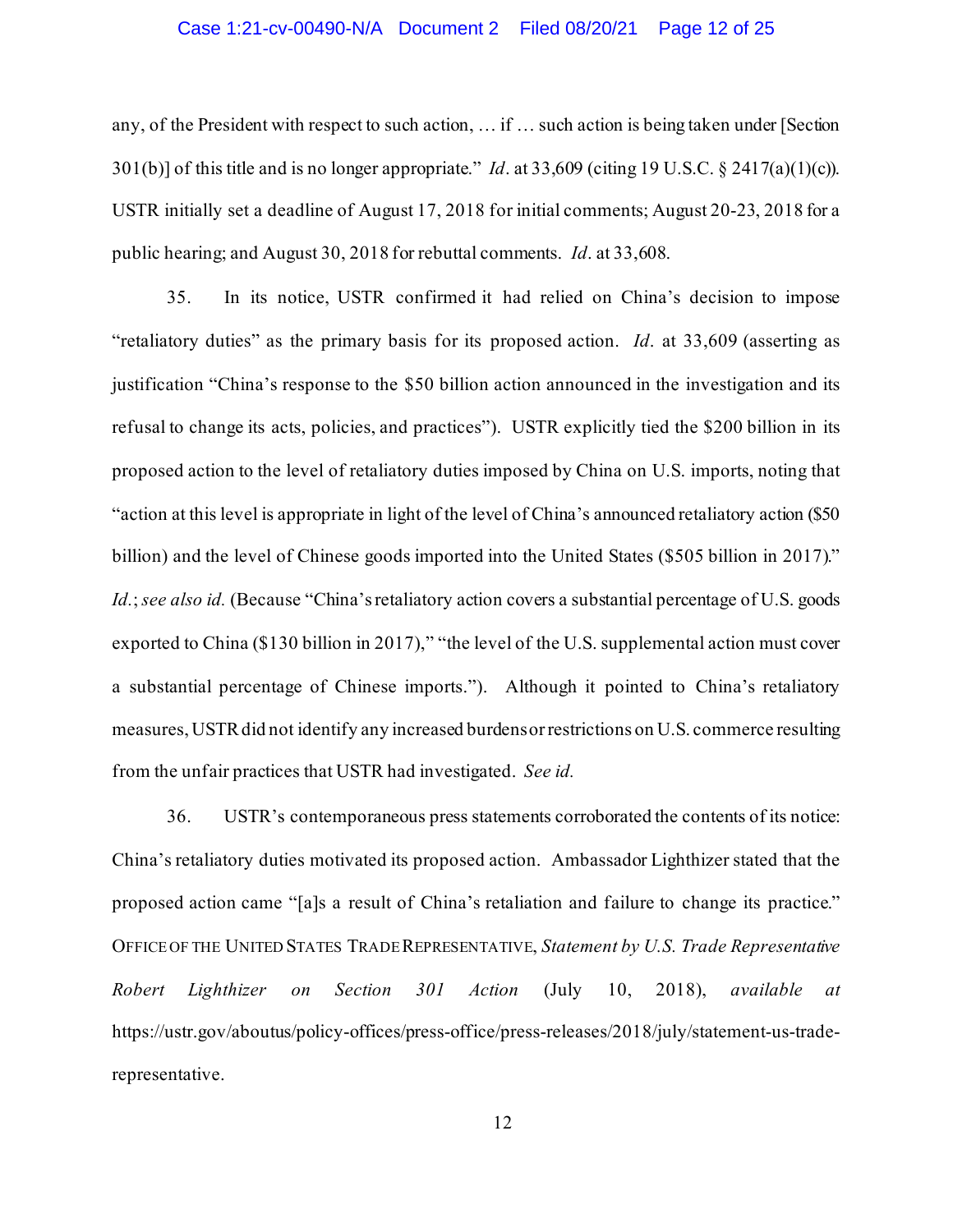### Case 1:21-cv-00490-N/A Document 2 Filed 08/20/21 Page 13 of 25

37. That same day, the former President suggested that the United States' trade imbalance with China supported the decision. @realDonaldTrump, TWITTER (July 10, 2018, 9:17 PM EDT), https://twitter.com/realDonaldTrump/status/1005982266496094209. Over the following weeks, he also expressed his frustration over China's purported manipulation of its currency and national monetary policy, as well as his continued displeasure over China's retaliatory tariffs and the trade imbalance between the two nations. *See, e.g.*, @realDonaldTrump, Twitter (July 20, 2018, 8:43 AM EDT), https://twitter.com/realDonaldTrump/status/1020287981020729344; @realDonaldTrump, TWITTER (July 20, 2018, 8:51 AM EDT), https://twitter.com/realDonald Trump/status/1020290163933630464; @realDonaldTrump, TWITTER (July 25, 2018, 7:20 AM EDT), https://twitter.com/realDonaldTrump/status/1022079127799701504; @realDonaldTrump, Twitter (July 25, 2018, 7:01 AM EDT), https://twitter.com/realDonaldTrump/status/1022074 252999225344.

38. Within days of these statements, Ambassador Lighthizer announced that, in light of China's retaliatory duties, USTR would propose to increase the additional duty from 10% to 25% *ad valorem*. Rather than addressing the practices that USTR investigated pursuant to Section 301 of the Trade Act, he stated that China "[r]egrettably … has illegally retaliated against U.S. workers, farmers, ranchers and businesses." OFFICE OF THE UNITED STATES TRADE REPRESENTATIVE, *Statement by U.S. Trade Representative Robert Lighthizer on Section 301 Action* (Aug. 1, 2018), *available at* https://ustr.gov/about-us/policy-offices/press-office/pressreleases/2018/august/statement-us-trade-representative.

39. Shortly thereafter, USTR, at the direction of the former President, formally proposed "raising the level of the additional duty in the proposed supplemental action from 10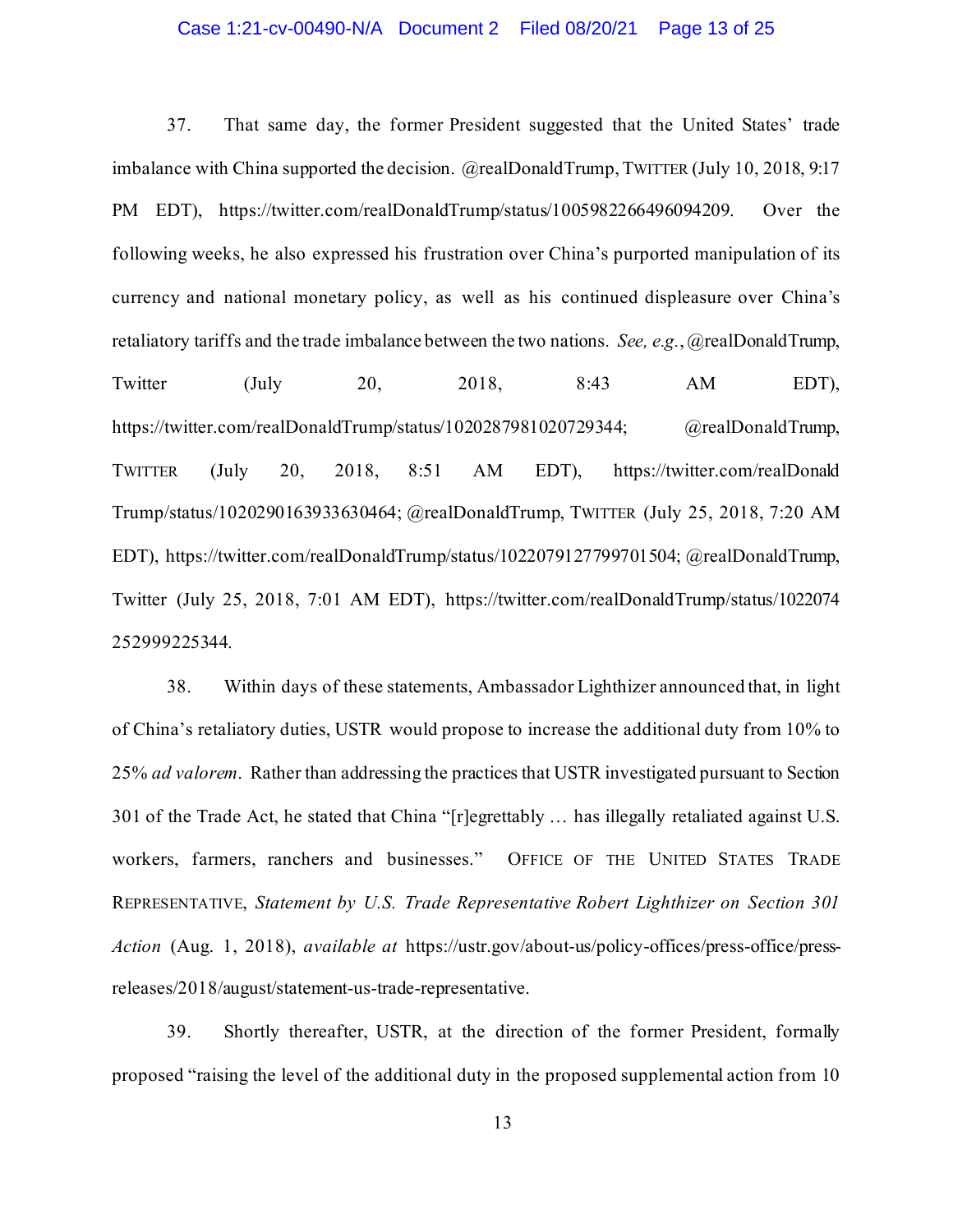### Case 1:21-cv-00490-N/A Document 2 Filed 08/20/21 Page 14 of 25

percent to 25 percent." *Extension of Public Comment Period Concerning Proposed Modification of Action Pursuant to Section 301: China's Acts, Policies, and Practices Related to Technology Transfer, Intellectual Property, and Innovation*, 83 Fed. Reg. 38,760, 38,760 (Aug. 7, 2018). USTR also set new dates for a public hearing over six days ending on August 27, 2018. *See id.*; *see also* OFFICE OF THE UNITED STATES TRADE REPRESENTATIVE, *Public Hearings on Proposed Section 301 Tariff List* (Aug. 17, 2018) (modifying hearing schedule), *available at*  https://ustr.gov/about-us/policyoffices/press-office/press-releases/2018/august/public-hearingsproposed-section-301.

40. At the same time, USTR adjusted the deadlines for the submission of written comments, setting September 6, 2018—less than a month later—as the new deadline for both *initial and rebuttal* comments from the public. 83 Fed. Reg. at 38,761. That adjustment, deviating from its past practices, prevented both USTR and the public from considering initial comments at the hearing, and left insufficient time for interested parties to review and respond to the initial comments filed by other parties. USTR also limited each hearing participant to five minutes. Docket No. USTR-2018-0026, https://beta.regulations.gov/document/USTR-2018-0026-0001. Despite those obstacles, approximately 350 witnesses appeared at the six-day hearing, and the public submitted over 6,000 comments. *Id.*

41. Eleven days after receiving final comments from the public, the former President announced that he had directed USTR "to proceed with placing additional tariffs on roughly \$200 billion of imports from China." THE WHITE HOUSE, *Statement from the President* (Sep. 17, 2018) https://www.whitehouse.gov/briefings-statements/statement-from-the-president-4/. Once again, the former President made clear that China's response to the \$50 billion tariff action (*i.e.*, List 1 and List 2 duties) motived his decision, and he immediately promised to proceed with "phase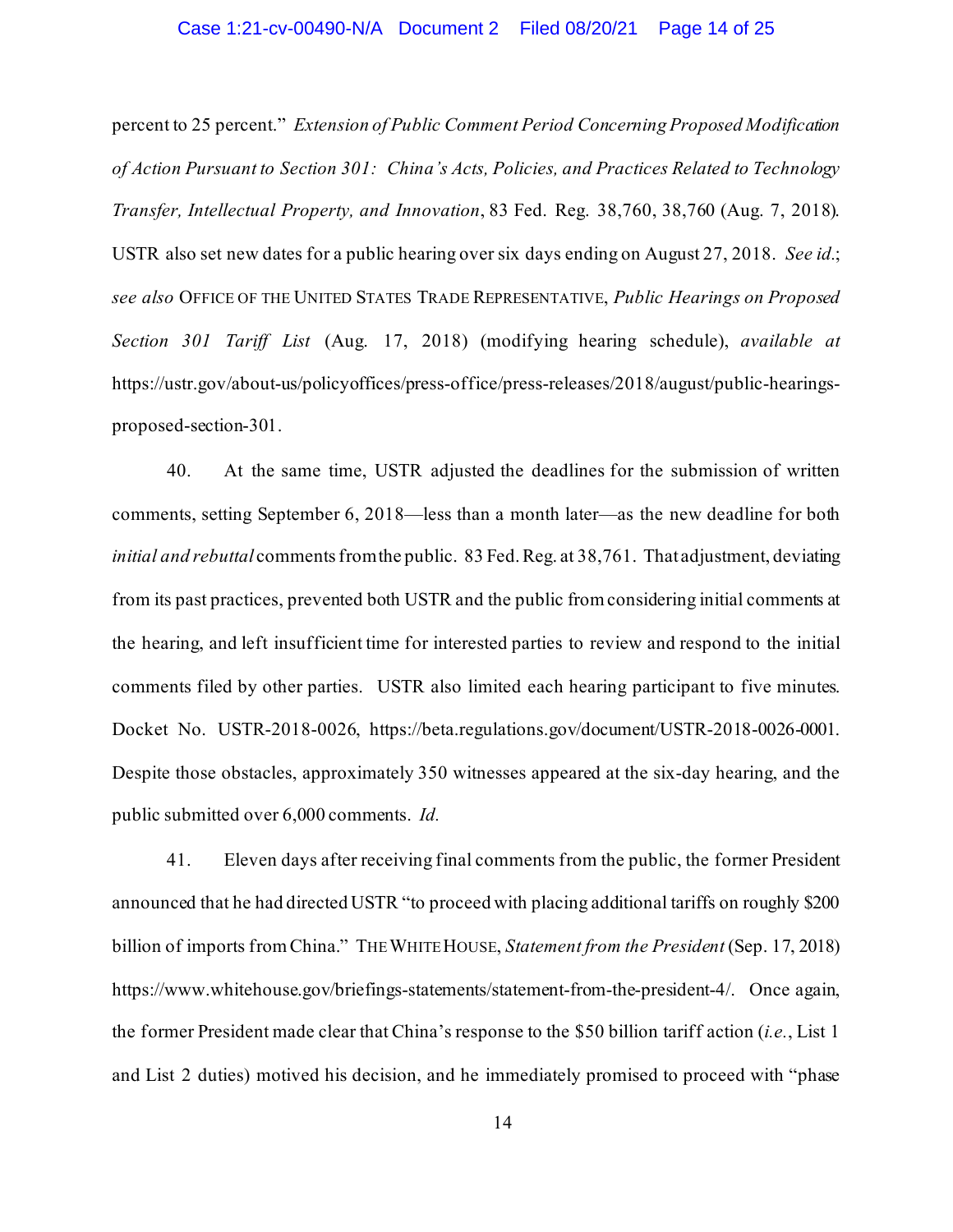#### Case 1:21-cv-00490-N/A Document 2 Filed 08/20/21 Page 15 of 25

three" of the plan—an *additional \$267 billion tariff action*—"if China takes retaliatory action against our farmers or other industries*.*" *Id.*

42. Following the former President's announcement, USTR published notice of the final list of products subject to an additional duty, a list commonly known as "List 3." 83 Fed. Reg. at 47,974. USTR imposed a 10% *ad valorem* tariff that was set to rise automatically to 25% on January 1, 2019. *Id.* USTR determined that the List 3 duties would apply to all listed products that enter the United States from China on or after September 24, 2018. *Id.* USTR did not respond to any of the over 6,000 comments that it received or any of the testimony provided by roughly 350 witnesses. *Id.*

43. As legal support for its action, USTR cited Section 307(a)(1)(B) of the Trade Act, which provides that USTR "may modify or terminate any action, subject to the specific direction … of the President … taken under Section 301 if … the burden or restriction on United States commerce of the denial of rights, or of the acts, policies, or practices, that are the subject of such action has increased or decreased." *Id.* (brackets omitted). USTR stated that the relevant burden "continues to increase, including following the one-year investigation period," adding that "China's unfair acts, policies, and practices include not just its specific technology transfer and IP polices referenced in the notice of initiation in the investigation, but also China's subsequent defensive actions taken to maintain those policies." *Id.* USTR also cited Section 307(a)(1)(C) of the Trade Act, arguing that China's response to the \$50 billion tariff action "has shown that the current action no longer is appropriate" because "China openly has responded to the current action by choosing to cause further harm to the U.S. economy, by increasing duties on U.S. exports to China." *Id.* at 47,975.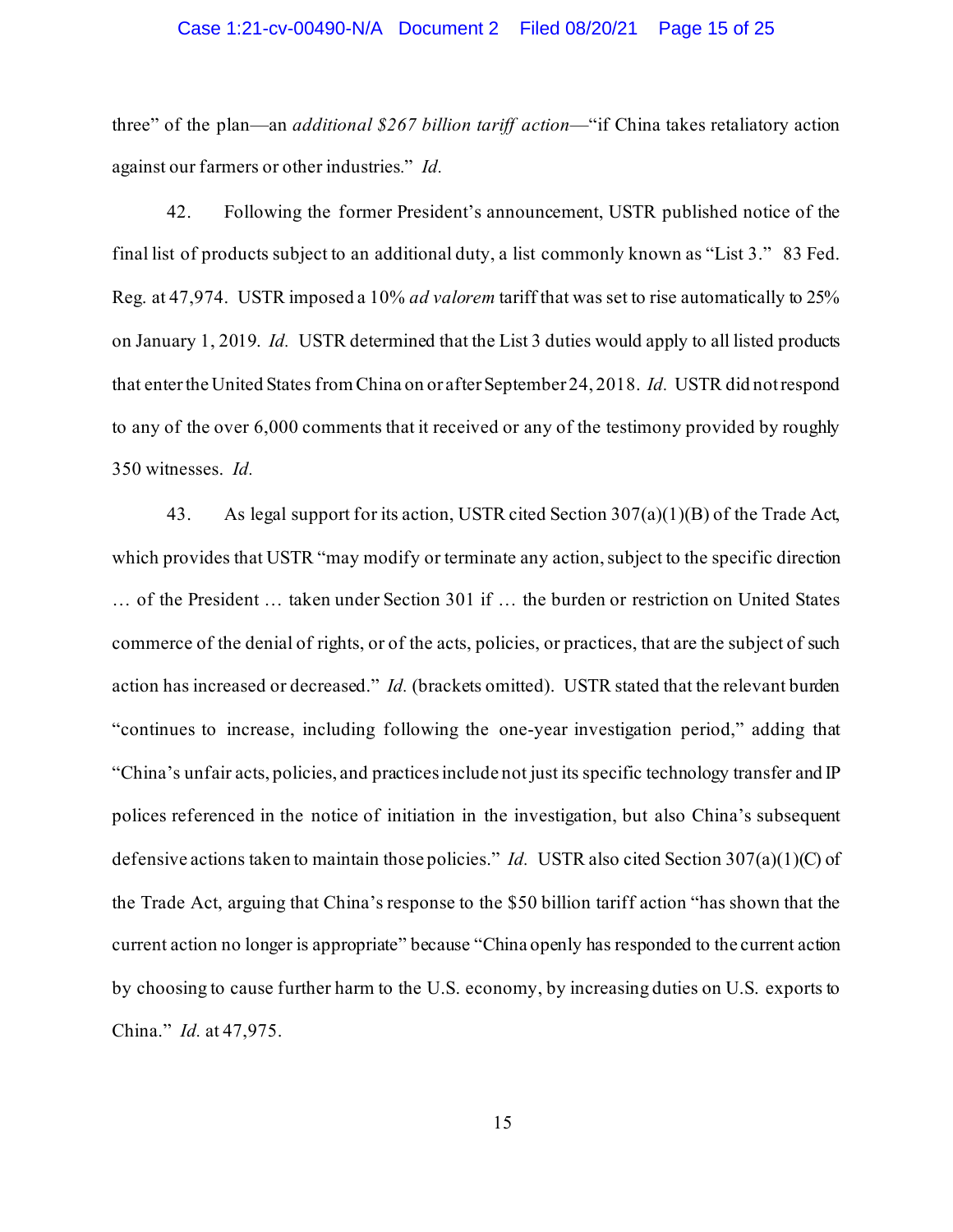#### Case 1:21-cv-00490-N/A Document 2 Filed 08/20/21 Page 16 of 25

44. The previous Administration announced in December 2018, and again in February 2019, that it would delay the scheduled increase in the List 3 duty rate from 10 to 25%. *Notice of Modification of Section 301 Action: China's Acts, Policies, and Practices Related to Technology Transfer, Intellectual Property, and Innovation*, 83 Fed. Reg. 65,198 (Dec. 19, 2018); *Notice of Modification of Section 301 Action: China's Acts, Policies, and Practices Related to Technology Transfer, Intellectual Property, and Innovation*, 84 Fed. Reg. 7,966 (Mar. 5, 2019).

45. But in May 2019, USTR announced its intent to raise the tariff rate on List 3 goods to 25%, effective either May 10, 2019 or June 1, 2019, depending on the day of export. *See Notice of Modification of Section 301 Action: China's Acts, Policies, and Practices Related to Technology Transfer, Intellectual Property, and Innovation*, 84 Fed. Reg. 20,459 (May 9, 2019) ("*List 3 Rate Increase Notice*"); *see also Implementing Modification to Section 301 Action: China's Acts, Policies, and Practices Related to Technology Transfer, Intellectual Property, and Innovation*, 84 Fed. Reg. 21,892 (May 15, 2019). The notice cited China's decision to "retreat from specific commitments agreed to in earlier rounds" of negotiations as the basis for the increase in the duty rate. *List 3 Rate Increase Notice*, 84 Fed. Reg. at 20,459*.* Unlike with past imposition of new tariffs, USTR did not seek public comment but rather simply announced that the increase would occur. *Id.*

46. Recognizing that List 3 would cause substantial harm to U.S. companies and consumers, as well as the U.S. economy, USTR in June 2019 invited the public to seek exclusions from List 3 duties on a product-specific basis. *Procedures for Requests to Exclude Particular Products From the September 2018 Action Pursuant to Section 301: China's Acts, Policies, and Practices Related to Technology Transfer, Intellectual Property, and Innovation*, 84 Fed. Reg. 29,576 (June 24, 2019).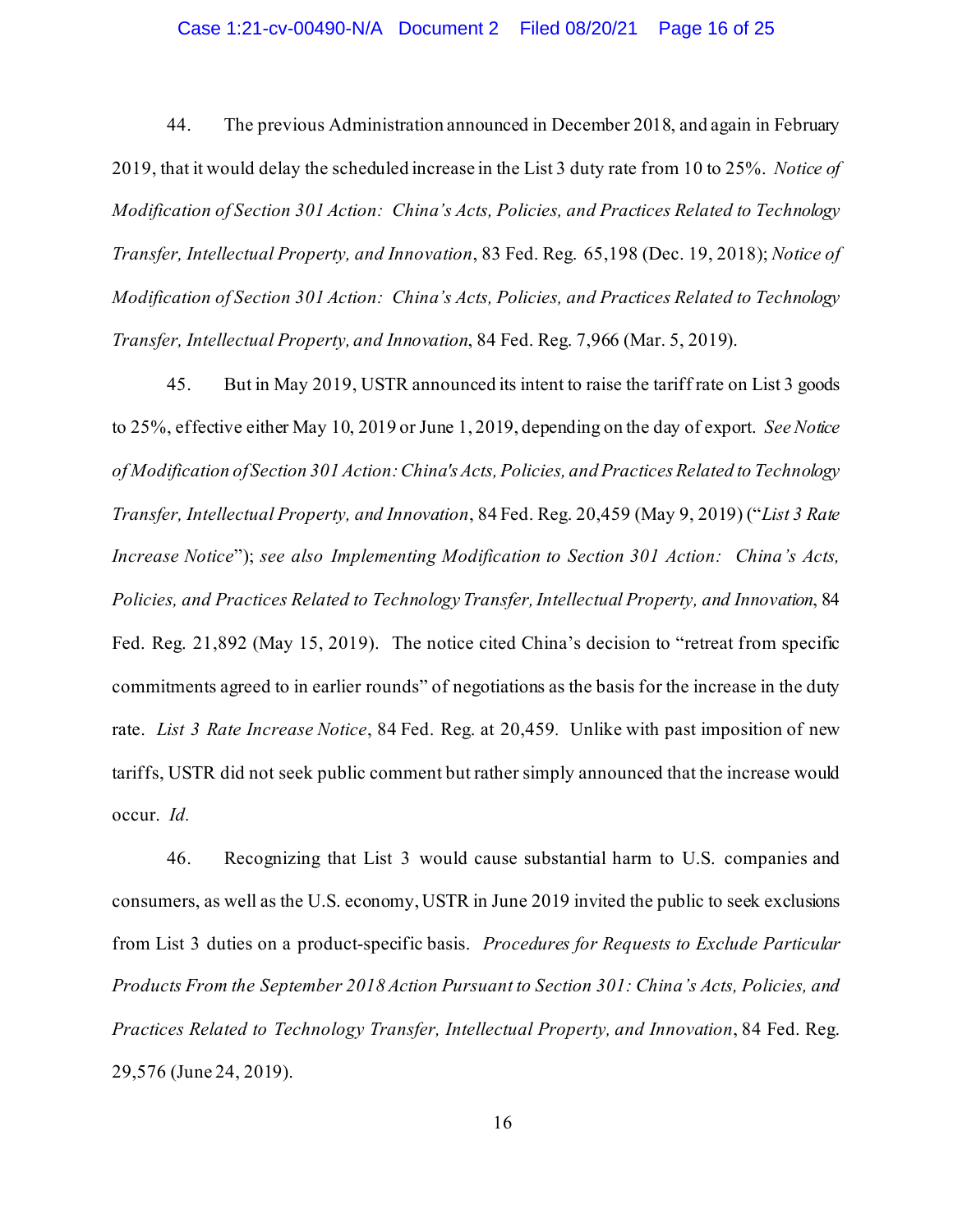### Case 1:21-cv-00490-N/A Document 2 Filed 08/20/21 Page 17 of 25

47. The duties imposed on products covered by List 3 remain in effect as of the date of this Complaint, with the exception of the limited number of products for which USTR granted exclusions. *See, e.g.*,*Notice of Product Exclusions: China's Acts, Policies, and Practices Related to Technology Transfer, Intellectual Property, and Innovation*, 84 Fed. Reg. 61,674, 61,675 (Nov. 13, 2019). Plaintiff has imported products not subject to exclusions under List 3 and paid duties under List 3.

## **B. List 4**

48. On May 17, 2019, eight days after it published notice of its decision to increase the duty rate on imports covered by List 3, USTR announced its intent to proceed with another list— List 4—covering more products subject to additional duties. Under USTR's proposal, List 4 would impose an additional duty of 25% *ad valorem* on products worth \$300 billion. *Request for Comments Concerning Proposed Modification of Action Pursuant to Section 301: China's Acts, Policies, and Practices Related to Technology Transfer, Intellectual Property, and Innovation*, 84 Fed. Reg. 22,564, 22,564 (May 17, 2019). USTR explained that its decision was motivated by China's "retreat[] from specific commitments made in previous [negotiating] rounds [and] announce[ment of] further retaliatory action against U.S. commerce." *Id.*

49. Similar to the process it followed for List 3, USTR invited the public to comment on proposed List 4 and participate in a hearing. *Id.* The public submitted nearly 3,000 comments. Docket No. USTR-2019-0004, https://beta.regulations.gov/document/USTR-2019-0004-0001. Despite the opportunity to comment, the timeline for participation in the hearing left little room for meaningful input: USTR required witnesses to submit drafts of their testimony by June 10, 2019, some seven days before the deadline for fully developed written comments, and then it again limited witnesses to five minutes of testimony at the hearing. *Id.*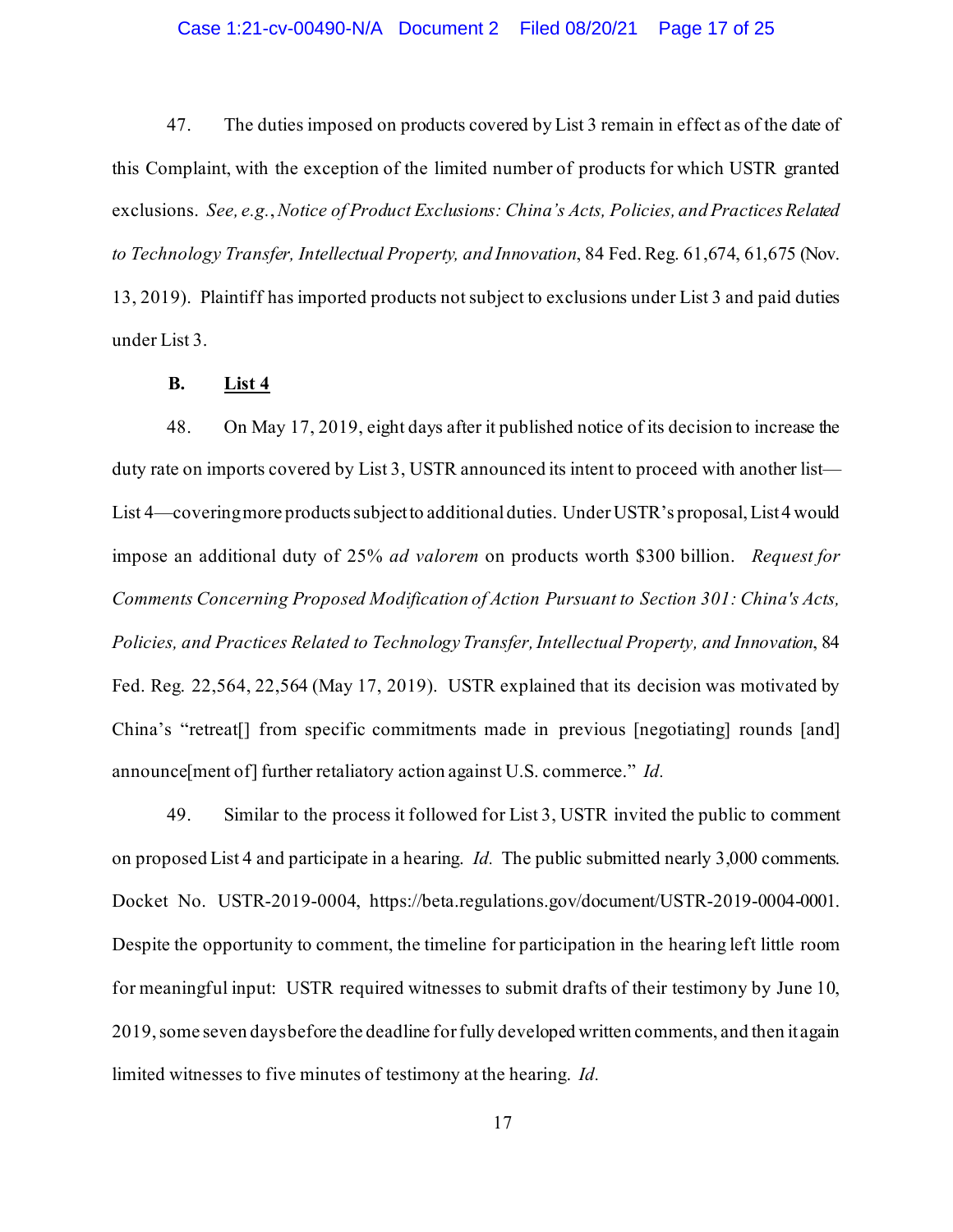### Case 1:21-cv-00490-N/A Document 2 Filed 08/20/21 Page 18 of 25

50. On August 1, 2019, citing China's failure to follow through on agricultural purchases and to reduce exports of fentanyl flowing into the United States, the former President announced that the List 4 tariffs would become effective September 1, 2019 at a rate of 10% *ad valorem*. @realDonaldTrump, TWITTER (Aug. 1, 2019, 1:26 PM EDT), https://twitter.com/real DonaldTrump/status/1156979446877962243 (noting a "small additional Tariff of 10% on the remaining 300 Billion Dollars of goods and products coming from China into our Country").

51. On August 20, 2019, USTR issued a final notice adopting List 4 in two tranches. *Notice of Modification of Section 301 Action: China's Acts, Policies, and Practices Related to Technology Transfer, Intellectual Property, and Innovation*, 84 Fed. Reg. 43,304 (Aug. 20, 2019). List 4A would impose a 10% *ad valorem* duty on goods worth roughly \$120 billion, effective September 1, 2019. *Id.* at 43,304. List 4B would impose a 10% *ad valorem* duty on the remaining goods (with limited exclusions "based on health, safety, national security, and other factors"), effective December 15, 2019. *Id.* at 43,305. Once again, USTR did not address any of the nearly 3,000 comments submitted or any of the testimony provided by witnesses, other than to claim that its determination "takes account of the public comments and the testimony." *Id.*

52. As legal support for its action, USTR again cited Section 307(a)(1)(B) and (C) of the Trade Act, stating that it may modify its prior action taken pursuant to Section 301 of the Trade Act if (1) "[t]he burden or restriction on United States commerce" imposed by the investigated foreign country practice "has increased or decreased," or (2) "the action … is no longer appropriate." *Id.* at 43,304. Instead of finding any increased burden on U.S. commerce from the practices that were the subject of USTR's investigation, USTR merely pointed to "China's subsequent defensive actions taken to maintain those unfair acts, policies, and practices as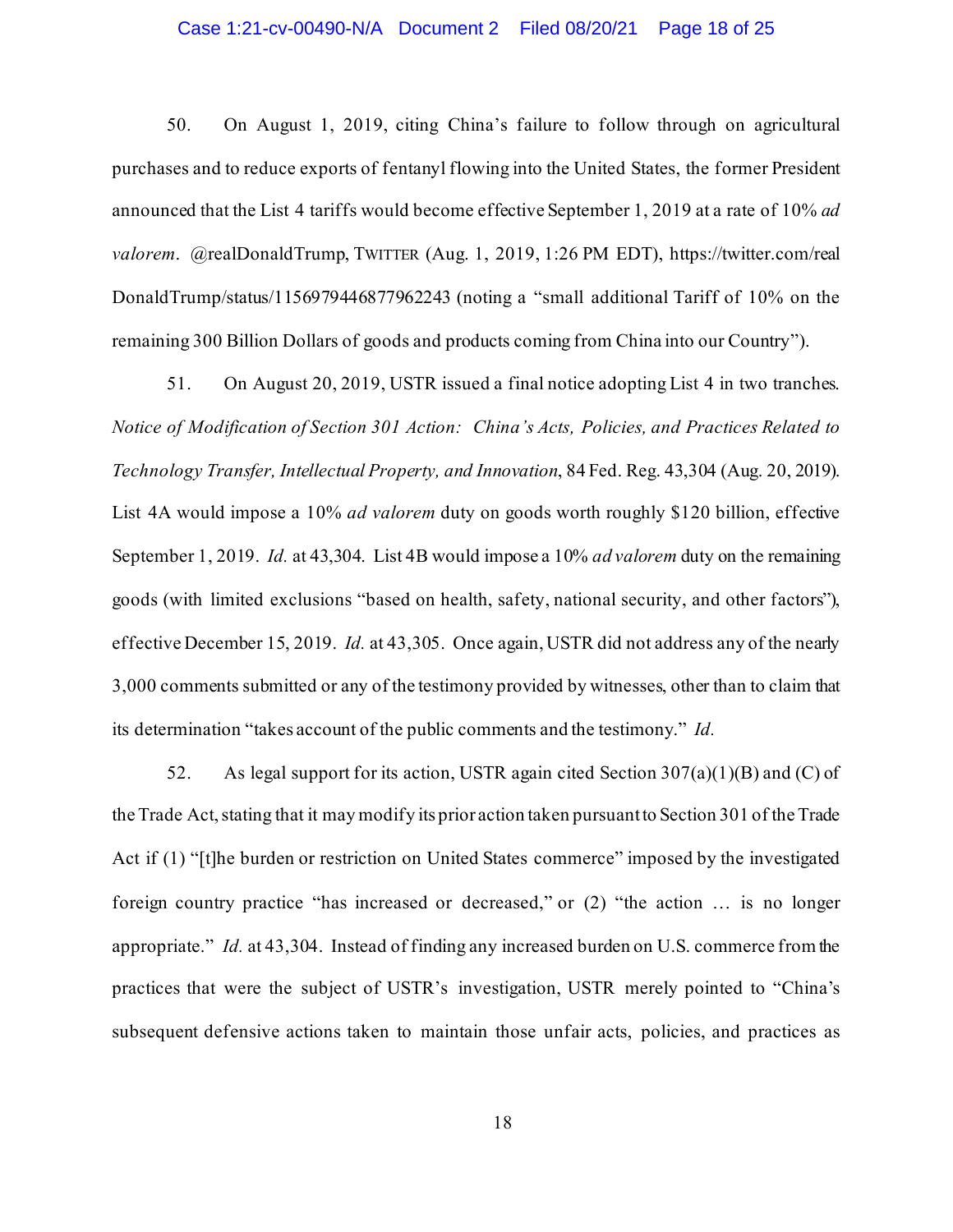### Case 1:21-cv-00490-N/A Document 2 Filed 08/20/21 Page 19 of 25

determined in that investigation," including retaliatory tariffs on U.S. imports, retreating from commitments during negotiations, and devaluing its currency. *Id.*

53. Ten days later, USTR published notice of its decision to increase the tariff rate applicable to goods covered by List 4A and List 4B from 10% to 15%. *Notice of Modification of Section 301 Action: China's Acts, Policies, and Practices Related to Technology Transfer, Intellectual Property, and Innovation*, 84 Fed. Reg. 45,821 (Aug. 30, 2019). USTR explained that it increased the tariff rate because, shortly after it finalized List 4A and List 4B, "China responded by announcing further tariffs on U.S. goods." *Id.* at 45,822.USTR once again cited to China's retreat from its negotiation commitments and devaluation of its currency as grounds for its action. *Id.*

54. On December 18, 2019, as a result of successfully negotiating a limited trade deal with China, USTR published notice that it would "suspend indefinitely the imposition of additional duties of 15 percent on products of China covered by" List 4B. *Notice of Modification of Section 301 Action: China's Acts, Policies, and Practices Related to Technology Transfer, Intellectual Property, and Innovation*, 84 Fed. Reg. 69,447, 69,447 (Dec. 18, 2019). USTR also stated its intent to reduce the tariff rate applicable to products covered by List 4A, *id.*, an action that ultimately became effective on February 14, 2020, when USTR halved the applicable duty rate, *Notice of Modification of Section 301 Action: China's Acts, Policies, and Practices Related to Technology Transfer, Intellectual Property, and Innovation*, 85 Fed. Reg. 3,741 (Jan. 22, 2020).

55. In the months that followed, the United States and China implemented the limited trade deal that they negotiated near the end of 2019. OFFICE OF THE UNITED STATES TRADE REPRESENTATIVE, *United States and China Reach Phase One Trade Agreement* (Dec. 13, 2019), https://ustr.gov/about-us/policy-offices/press-office/press-releases/2019/december/united-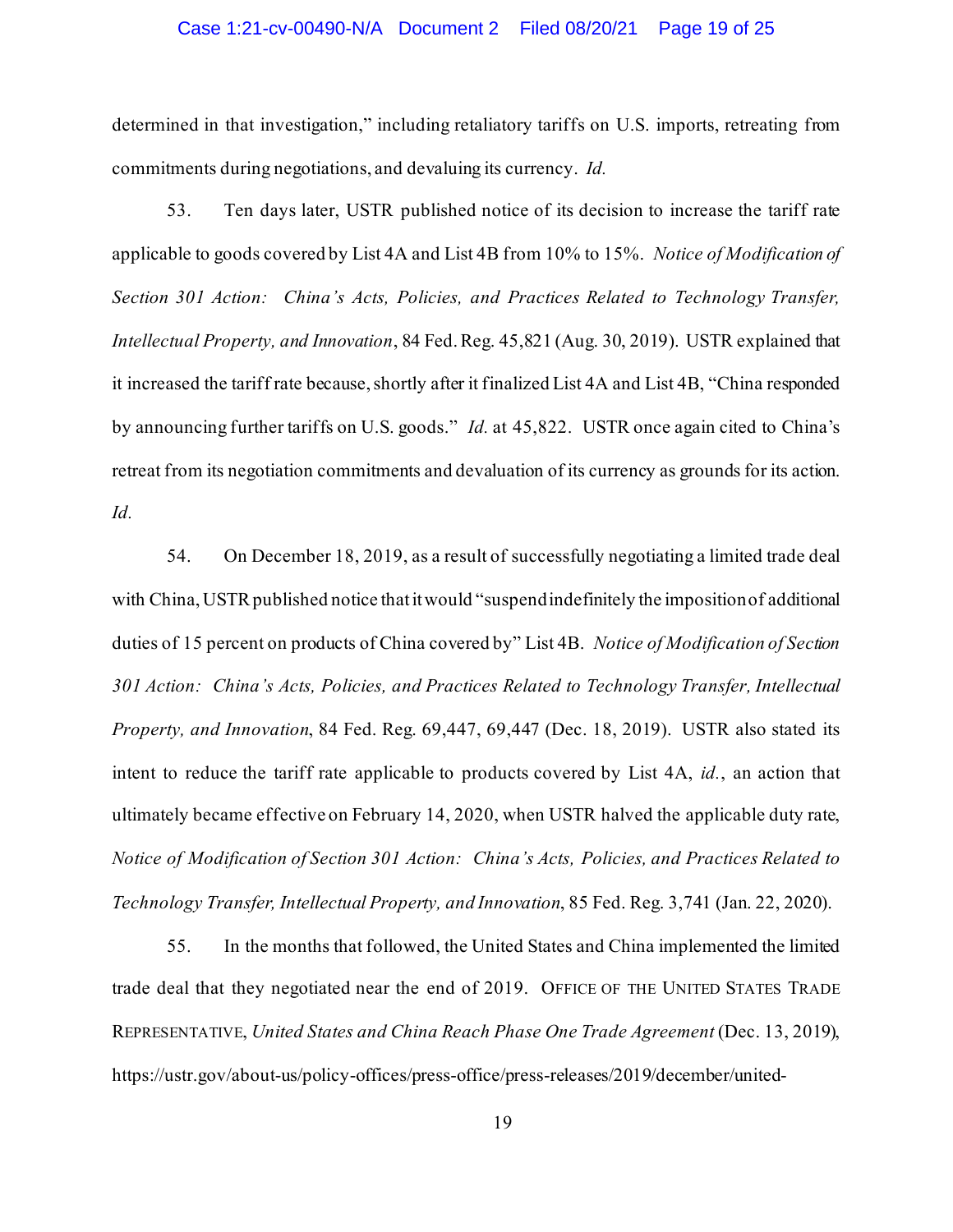### Case 1:21-cv-00490-N/A Document 2 Filed 08/20/21 Page 20 of 25

statesand-china-reach. During that time, Defendants declined to impose additional duties on imports covered by List 4B.

56. The duties imposed on products covered by List 4A remain in effect as of the date of this Complaint, with the exception of the limited number of products for which USTR granted exclusions. *See, e.g.*,*Notice of Product Exclusions: China's Acts, Policies, and Practices Related to Technology Transfer, Intellectual Property, and Innovation*, 85 Fed. Reg. 48,627 (Aug. 11, 2020). Plaintiff Apple has imported products not subject to exclusions under List 4A and paid duties under List 4A.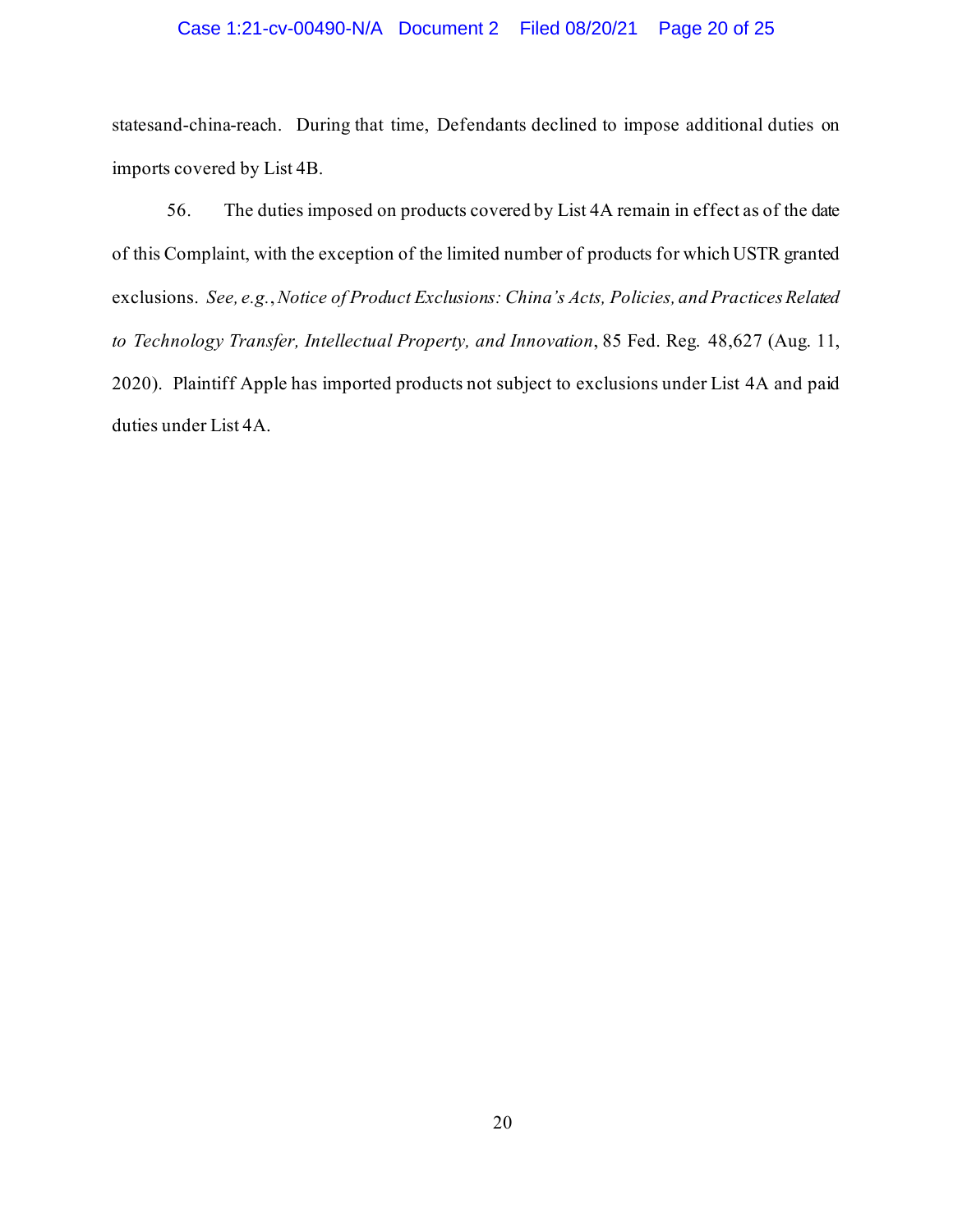## **STATEMENT OF CLAIMS**

## **COUNT ONE**

#### **(DECLARATORY JUDGMENT—VIOLATION OF THE TRADE ACT OF 1974)**

57. Paragraphs 1 through 56 are incorporated by reference.

58. The Declaratory Judgment Act authorizes any court of the United States to "declare the rights and other legal relations of any interested party seeking such declaration, whether or not further relief is or could be sought." 28 U.S.C. § 2201(a).

59. The Trade Act of 1974 does not authorize the actions taken by Defendants that resulted in the List 3 and List 4 tariffs.

60. Pursuant to Section 301 of the Trade Act, USTR may impose tariffs when it determines that "an act, policy, or practice of a foreign country is unreasonable or discriminatory and burdens or restricts United States commerce, and action by the United States is appropriate." 19 U.S.C. § 2411(b). USTR failed to predicate its action giving rise to List 3 and List 4 on any such determination.

61. If USTR concludes upon investigation that a foreign country maintains an unfair trade practice, Section 304 of the Trade Act requires USTR to "determine what action, if any," to take within "12 months after the date on which the investigation is initiated." 19 U.S.C. §  $2414(a)(1)(B)$ ,  $(2)(B)$ . USTR's action giving rise to List 3 occurred in September 2018 and USTR's action giving rise to List 4 occurred in August 2019, both over a year after USTR initiated the underlying Section 301 investigation on August 18, 2017.

62. Section 307 of the Trade Act authorizes USTR to "modify or terminate" an action taken pursuant to Section 301(b) of the Trade Act when the burden imposed on U.S. commerce from the foreign country's investigated unfair acts, policies, or practices increases or decreases.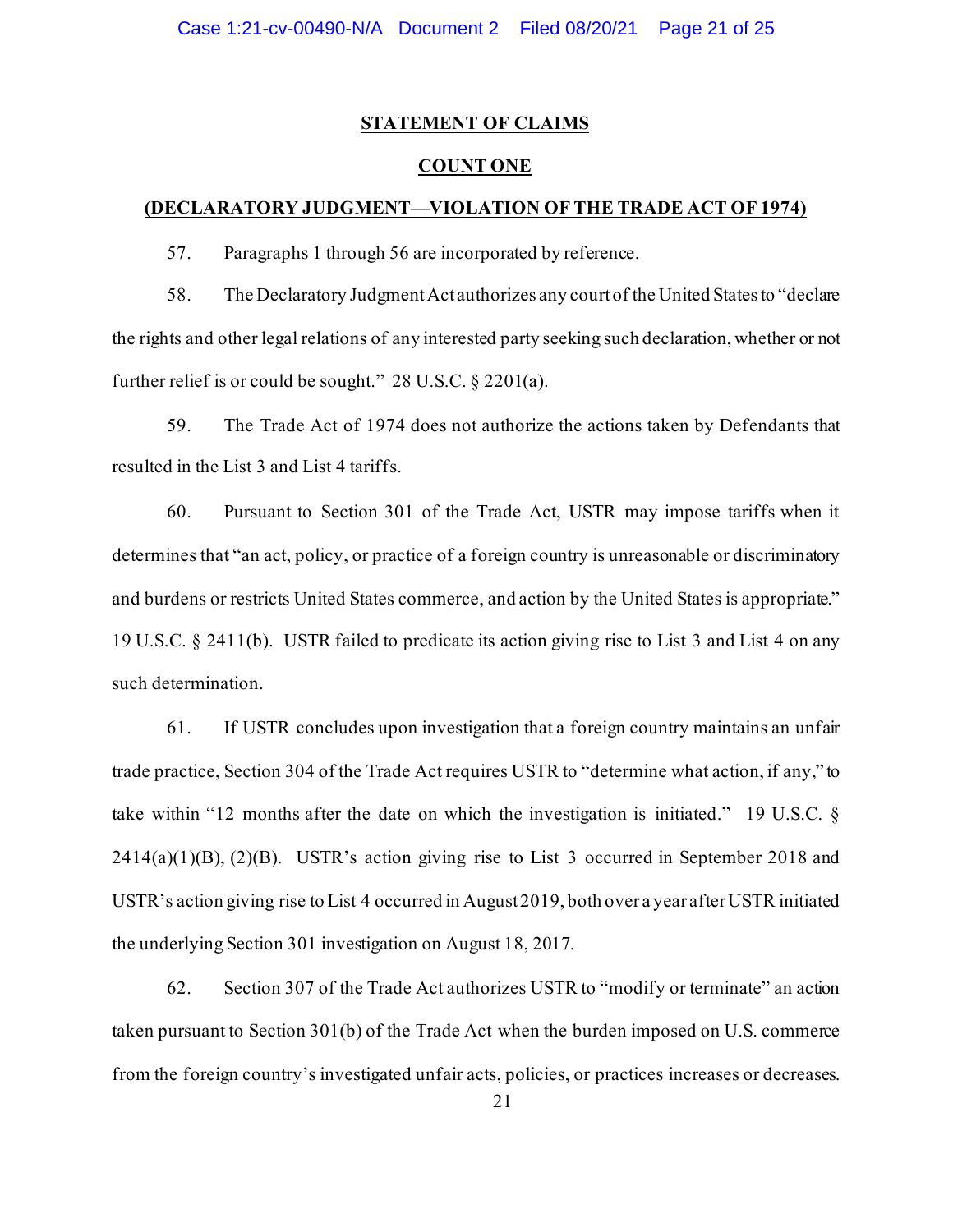19 U.S.C. § 2417(a)(1)(B). Section 307 of the Trade Act, however, does not permit Defendants to increase tariffs for reasons unrelated to the acts, policies, or practices that USTR investigated pursuantto Section 301 of the Trade Act. Congress did not authorize USTR to escalate its focused investigatory findings into an open-ended trade war.

63. Section 307 of the Trade Act also authorizes USTR to "modify or terminate" an action taken pursuant to Section 301(b) of the Trade Act if the initial action taken by USTR "is no longer appropriate." 19 U.S.C. § 2417(a)(1)(C). Section 307 of the Trade Act does not authorize Defendants to *increase* tariff actions that are no longer "appropriate," but rather only to delay, taper, or terminate such actions.

64. Plaintiff is therefore entitled to a declaratory judgment that Defendants' actions giving rise to List 3 and List 4 are *ultra vires* and contrary to law.

#### **COUNT TWO**

#### **(VIOLATION OF THE ADMINISTRATIVE PROCEDURE ACT)**

65. Paragraphs 1 through 56 are incorporated by reference

66. The APA authorizes the Court to hold unlawful and set aside agency action that is: "(A) arbitrary, capricious, an abuse of discretion, or otherwise not in accordance with law; (B) contrary to constitutional right, power, privilege, or immunity; (C) in excess of statutory jurisdiction, authority, or limitations, or short of statutory right; (D) without observance of procedure required by law; [or] (E) unsupported by substantial evidence." 5 U.S.C. § 706(2).

67. Defendants exceeded their authority under the Trade Act in promulgating List 3 and List 4, and therefore acted "not in accordance with the law" and "in excess of statutory authority" for the reasons set forth in Count One.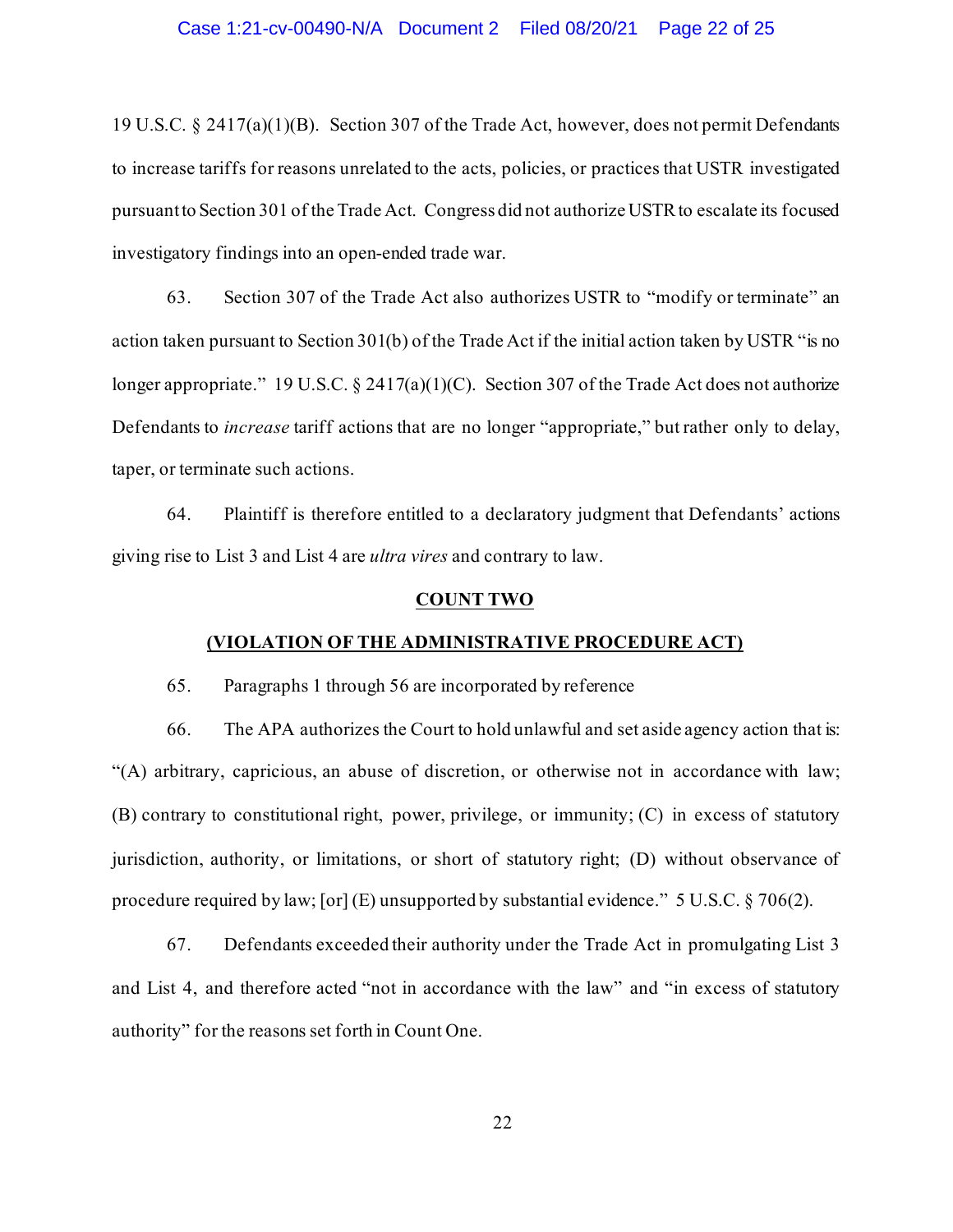### Case 1:21-cv-00490-N/A Document 2 Filed 08/20/21 Page 23 of 25

68. Defendants failed to offer any evidence for any asserted "increased burden" from China's intellectual property policies and practices that were the subject of USTR's Section 301 investigation.

69. Defendants also promulgated List 3 and List 4 in an arbitrary and capricious manner because they did not provide a sufficient opportunity for comment, failed to meaningfully consider relevant factors when making their decisions, and failed to adequately explain their rationale. Defendants' decision-making resulted in the unlawful imposition of tariffs on imports covered by List 3, whose value equals \$200 billion, and List 4, whose value equals \$300 billion.

\* \* \*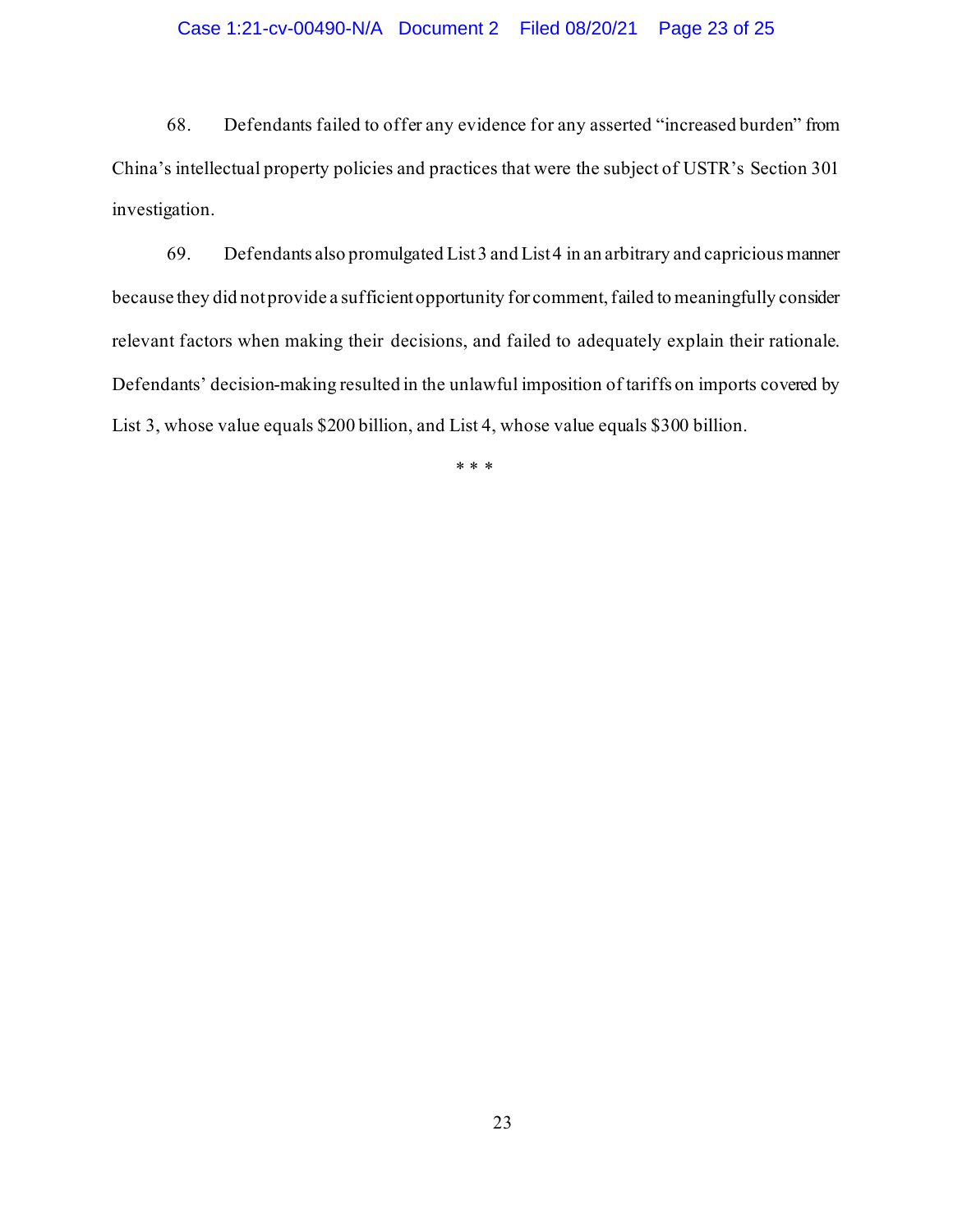## **PRAYER FOR RELIEF**

Wherefore, Plaintiff respectfully requests that this Court

- (1) declare that Defendants' actions resulting in tariffs on products covered by List 3 and List 4 are unauthorized by, and contrary to, the Trade Act;
- (2) declare that Defendants arbitrarily and unlawfully promulgated List 3 and List 4 in violation of the APA;
- (3) vacate the List 3 and List 4 rulemaking;
- (4) order Defendants to refund, with interest, any duties paid by Plaintiff pursuant to List 3 and List 4 for which Plaintiff is entitled to a refund;
- (5) permanently enjoin Defendants from applying List 3 and List 4 against Plaintiff and collecting any duties from Plaintiff pursuant to List 3 and List 4;
- (6) award Plaintiff its costs and reasonable attorney fees; and
- (7) grant such other and further relief as may be just and proper.

Respectfully submitted,

/s/ Michael E. Murphy Michael E. Murphy Rajib Pal Aaron M. Applebaum Justin R. Becker

Dated: August 20, 2021 SIDLEY AUSTIN LLP 1501 K Street, NW Washington, D.C. 20005 ted.murphy@sidley.com 202-736-8000

*Counsel for Apple Inc.*